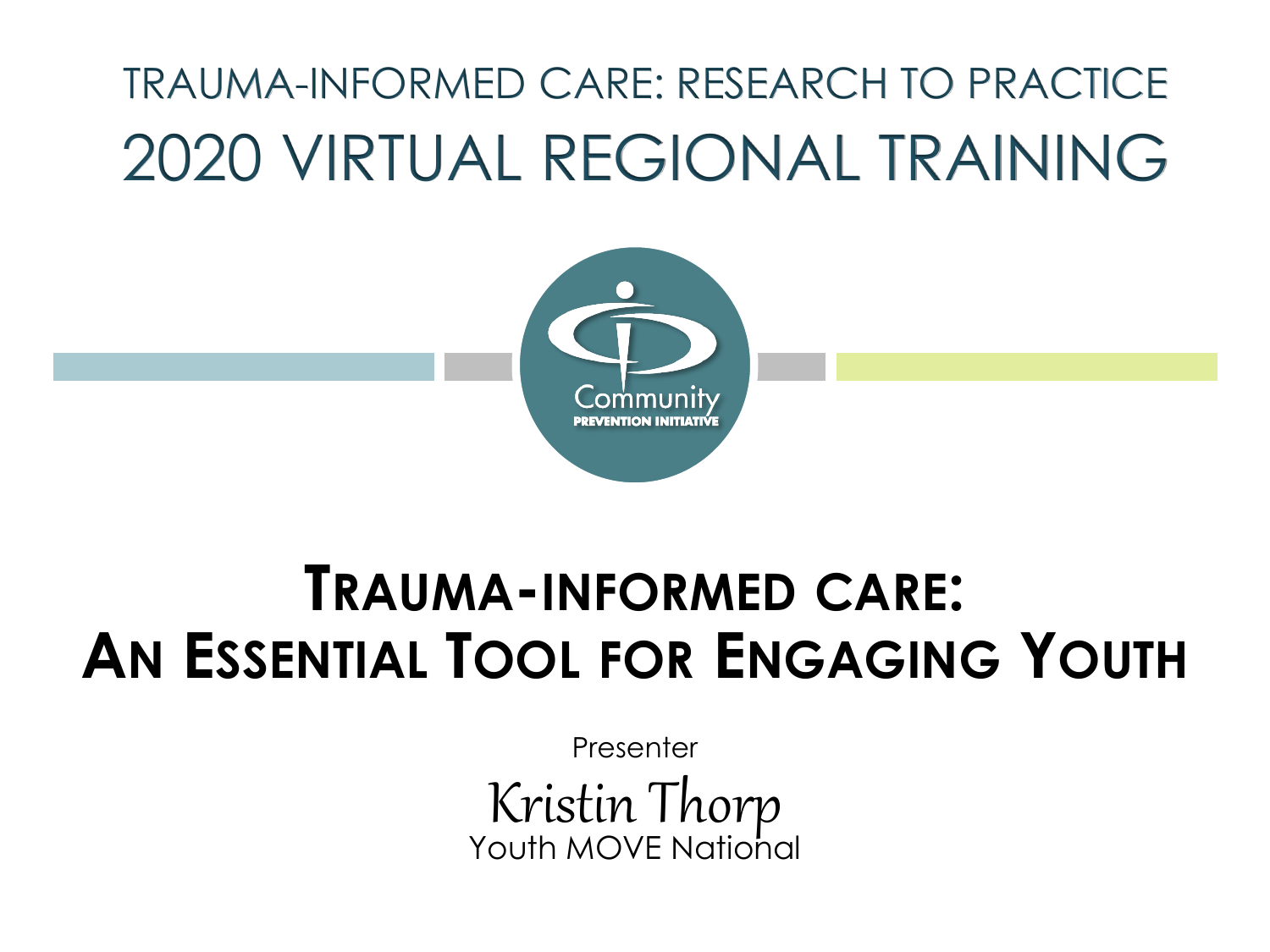

**This training is offered through the Community Prevention Initiative (CPI), which is funded by the California Department of Health Care Services and administered by the Center for Applied Research Solutions.**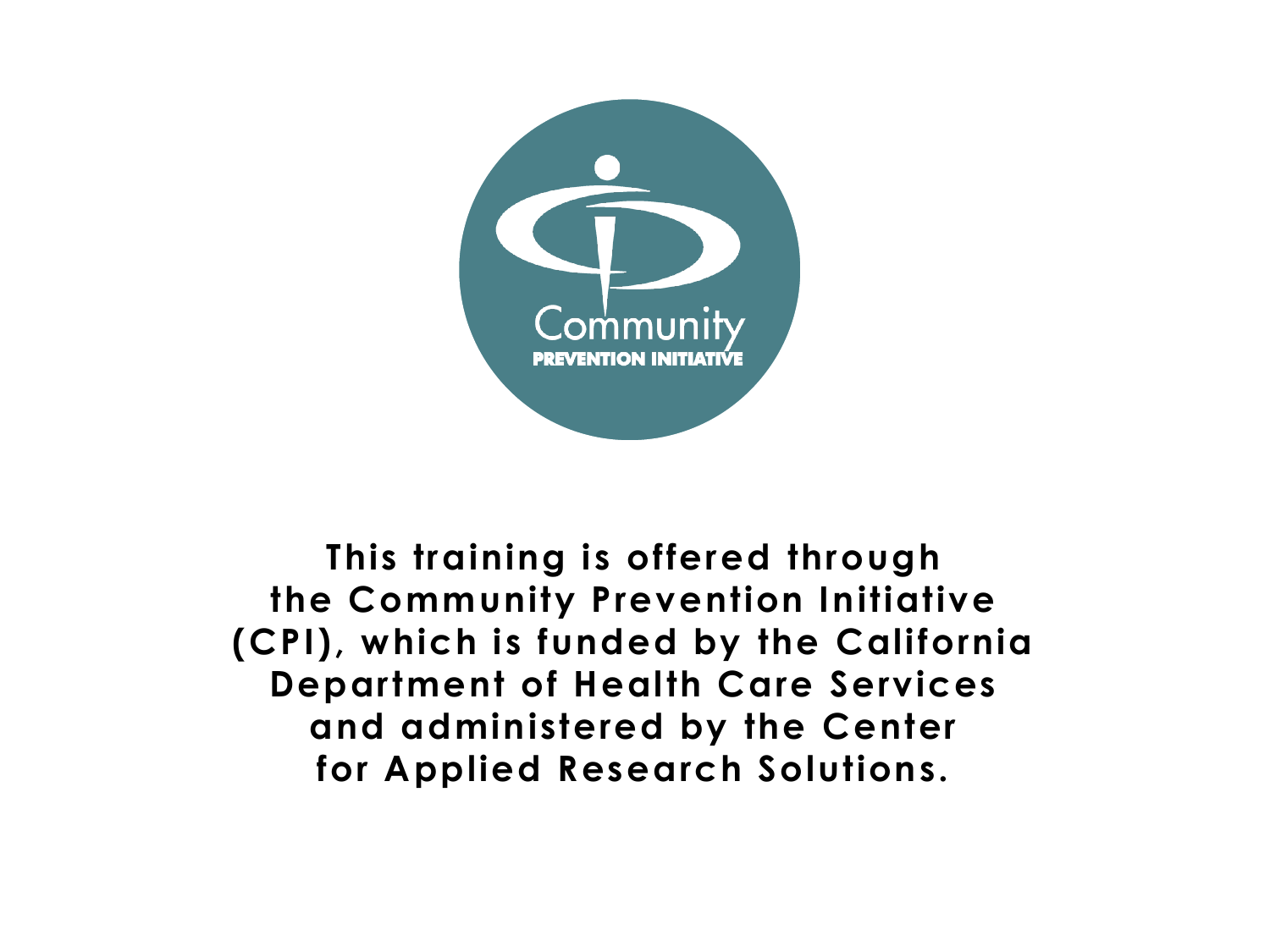

- Understand youth-guided practices
- Increase understanding of trauma-informed approaches to youth services
- Learn strategies for engaging youth to support post-traumatic growth and resiliency
- Gain knowledge on how to integrate trauma-informed principles and practices into the workplace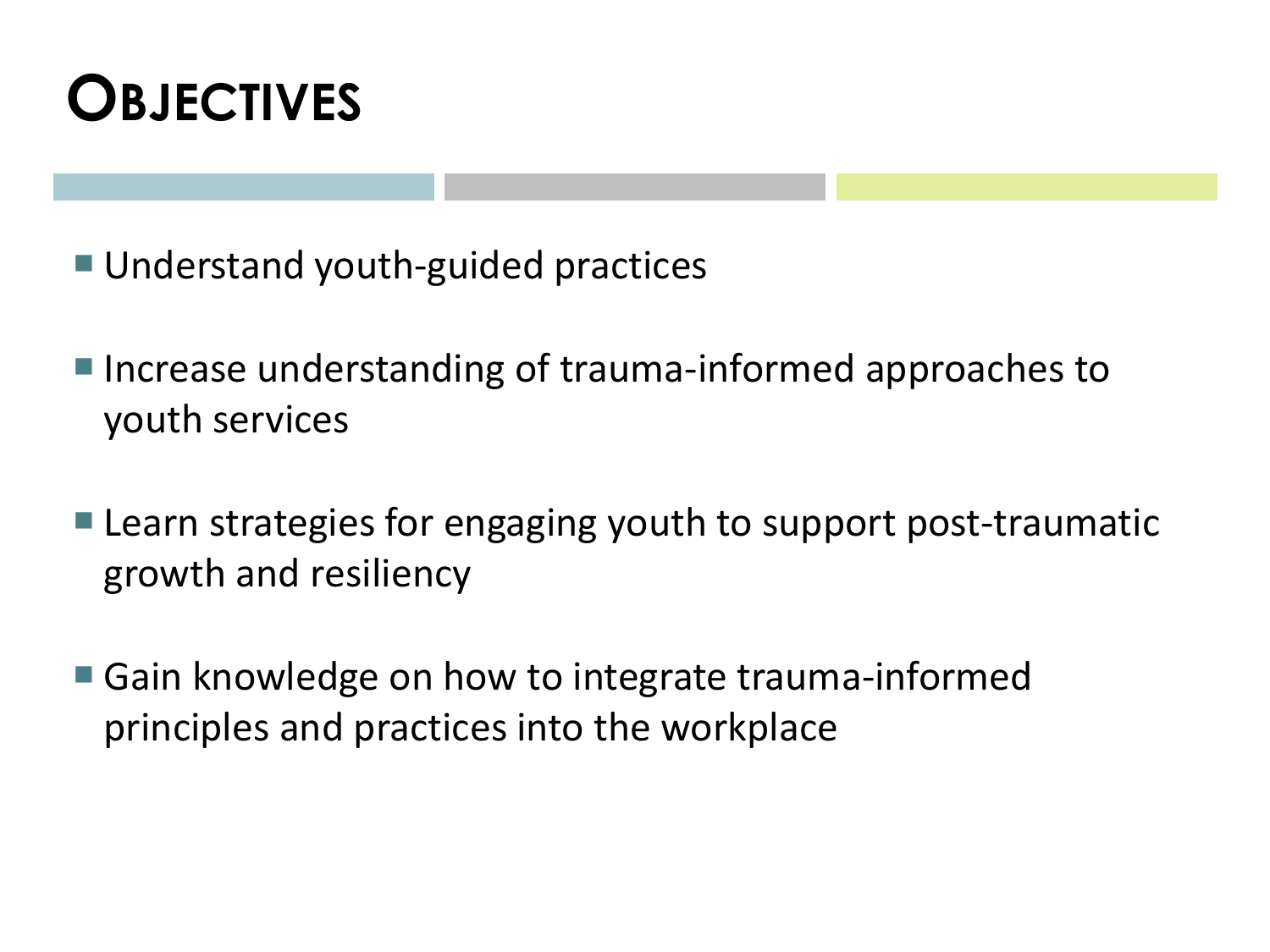

■ Introductions

- Youth-guided practice as a foundation for trauma-informed care
- **Building resilience in youth**
- **Trauma-informed approaches for youth services**
- Questions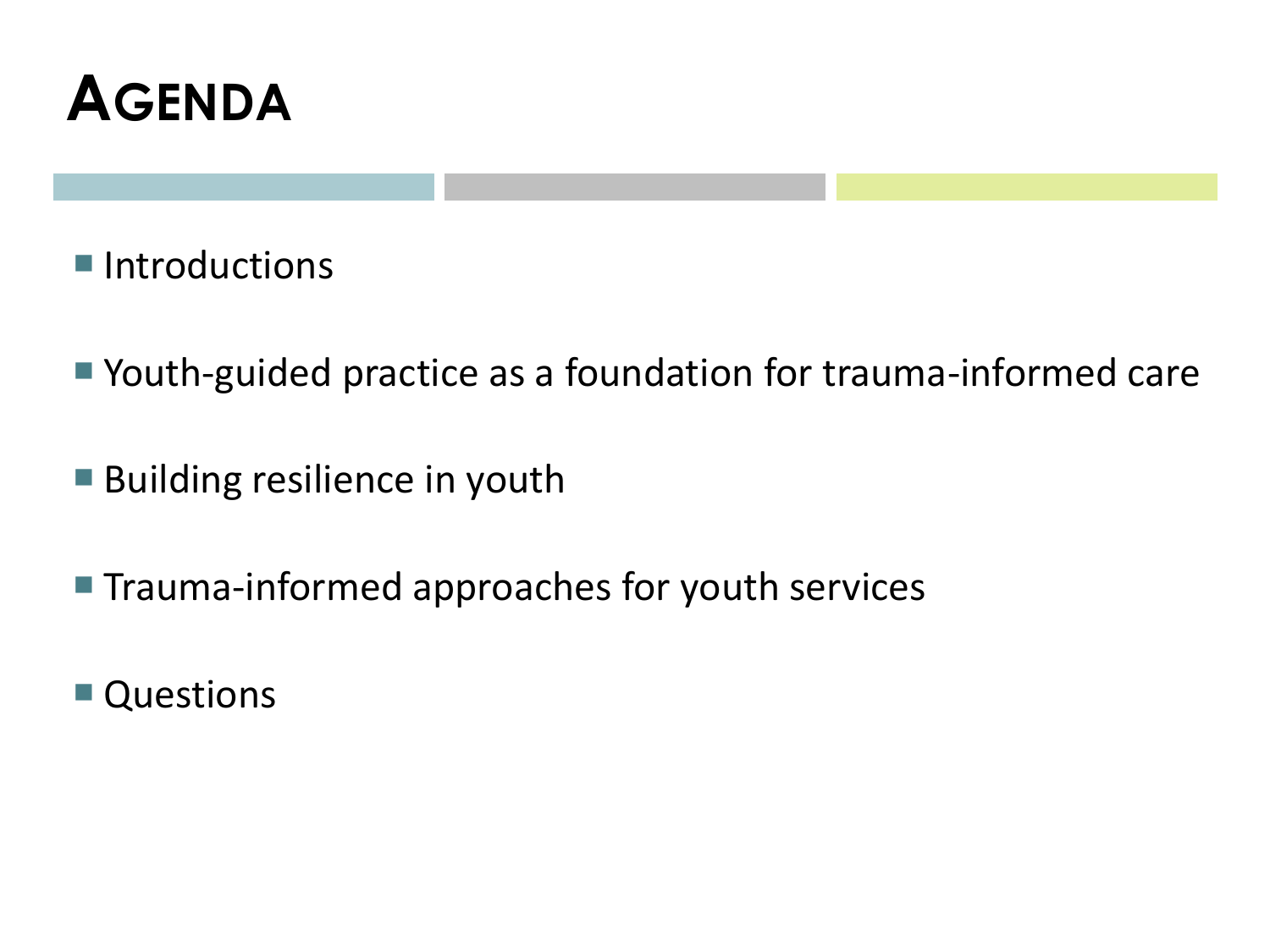# **YOUTH-GUIDED PRACTICE**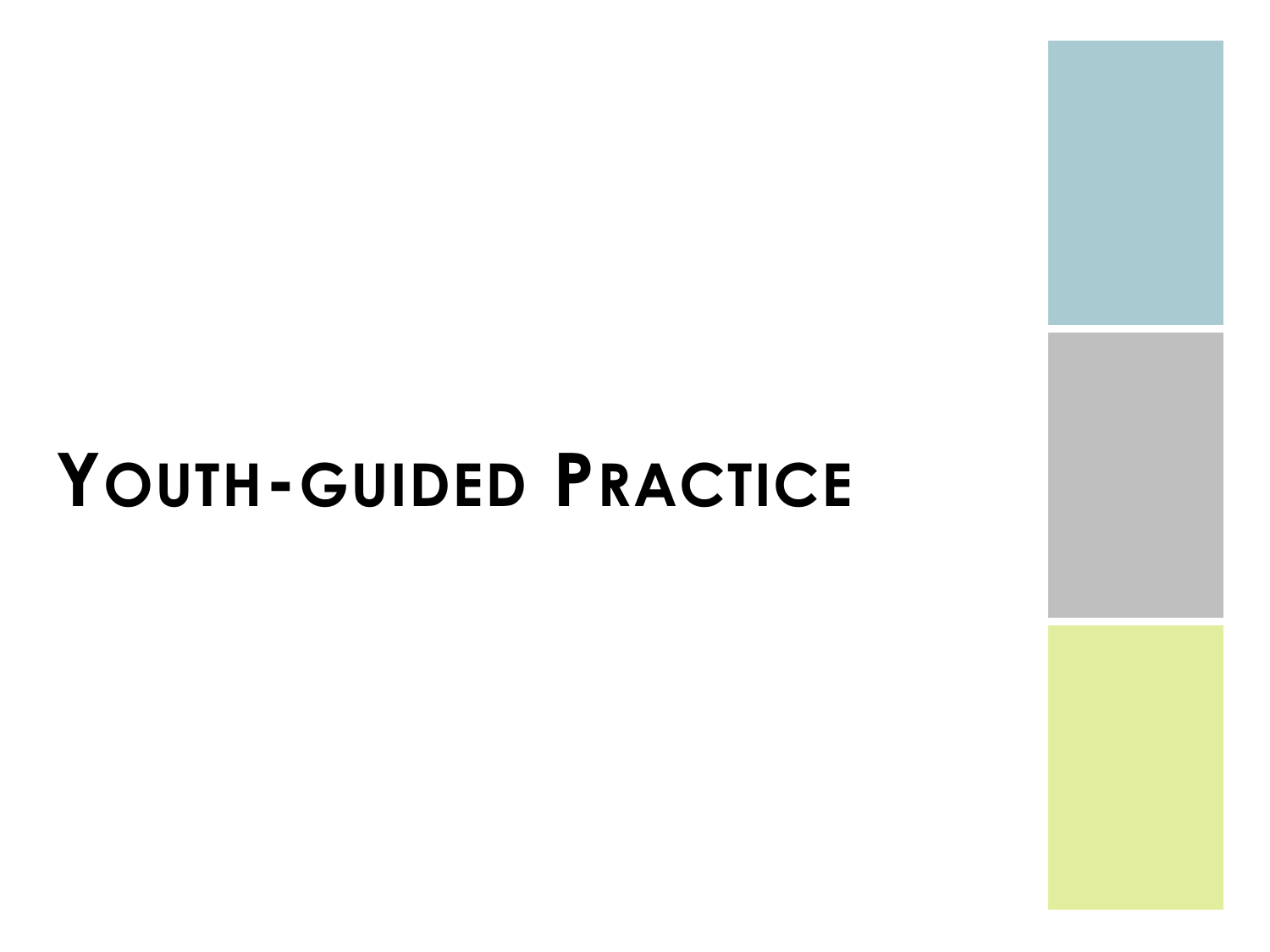## **YOUTH-GUIDED: A CORE VALUE FOR SYSTEMS OF CARE**

*Young people have the right to be empowered, educated, and given a decision-making role in the care of their own lives as well as the policies and procedures for all youth in the community, state, and nation.*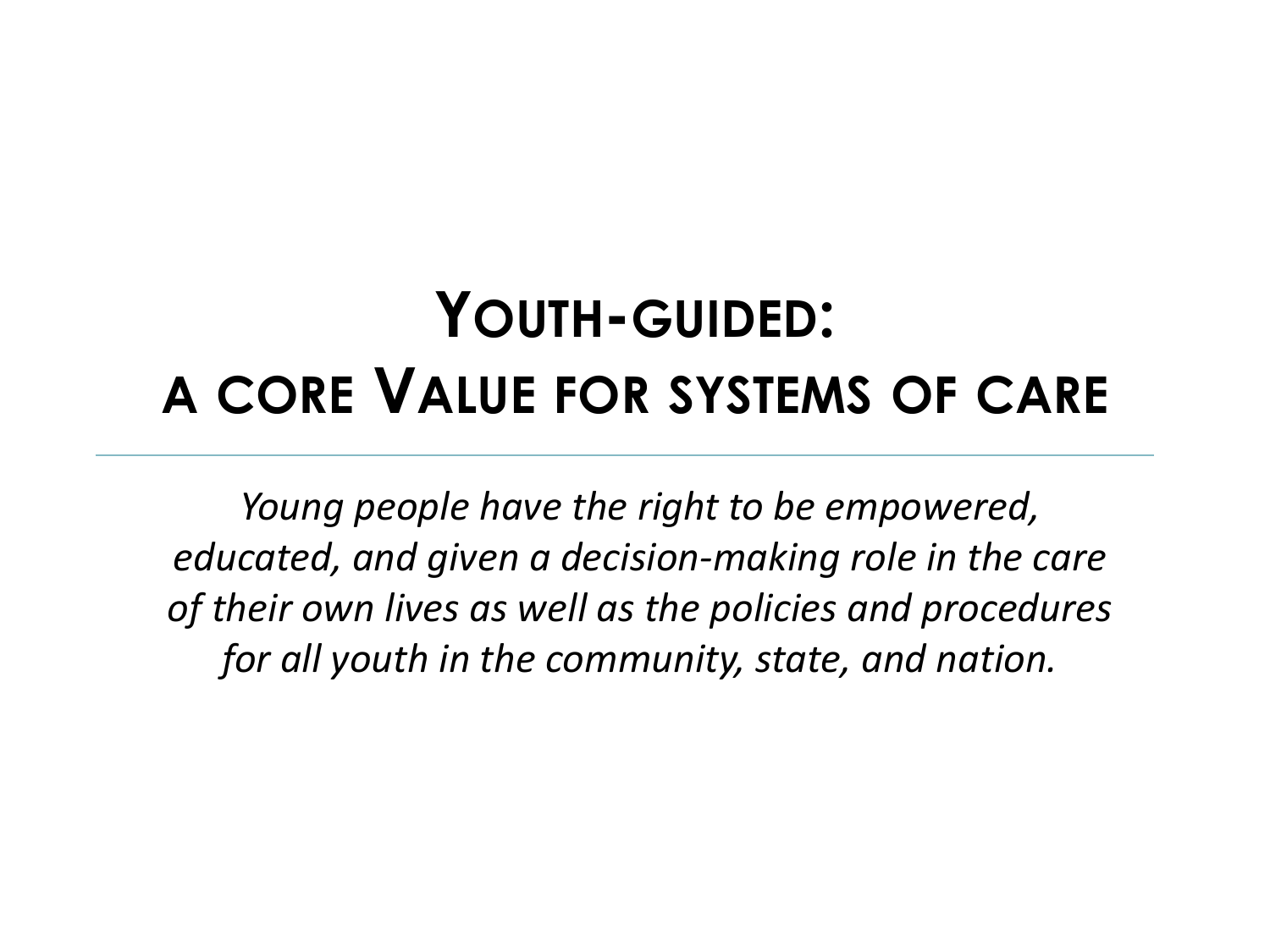# **HART'S LADDER OF PARTICIPATION**



- 1. Youth Initiated and Directed
	- Designed and run by youth and decisions made by youth
- 2. Youth Initiated, Shared Decisions with Adults
	- Designed and run by youth who share decisions with adults
- 3. Youth and Adult Initiated and Directed
	- Designed and run by youth and adults in full partnership
- 4. Adult Initiated, Shared Decisions with Youth
	- . Minimum Youth Participation, designed and run by adults who share decisions with youth
- 5. Consulted and Informed
	- Designed and run by adults who consult with youth, Youth make recommendations that are considered by adults
- 6. Assigned and Informed
	- Youth do not initiate, but understand and have some sense of ownership
- 7. Tokenism
	- Symbolic represntation by few, may not have genuine voice, may be asked to speak for the group they represent
- - Adults use youth to promote or support a cause without informing youth
- 9. Manipulation
	- Youth are not involved in design or decisions; Youth involvement

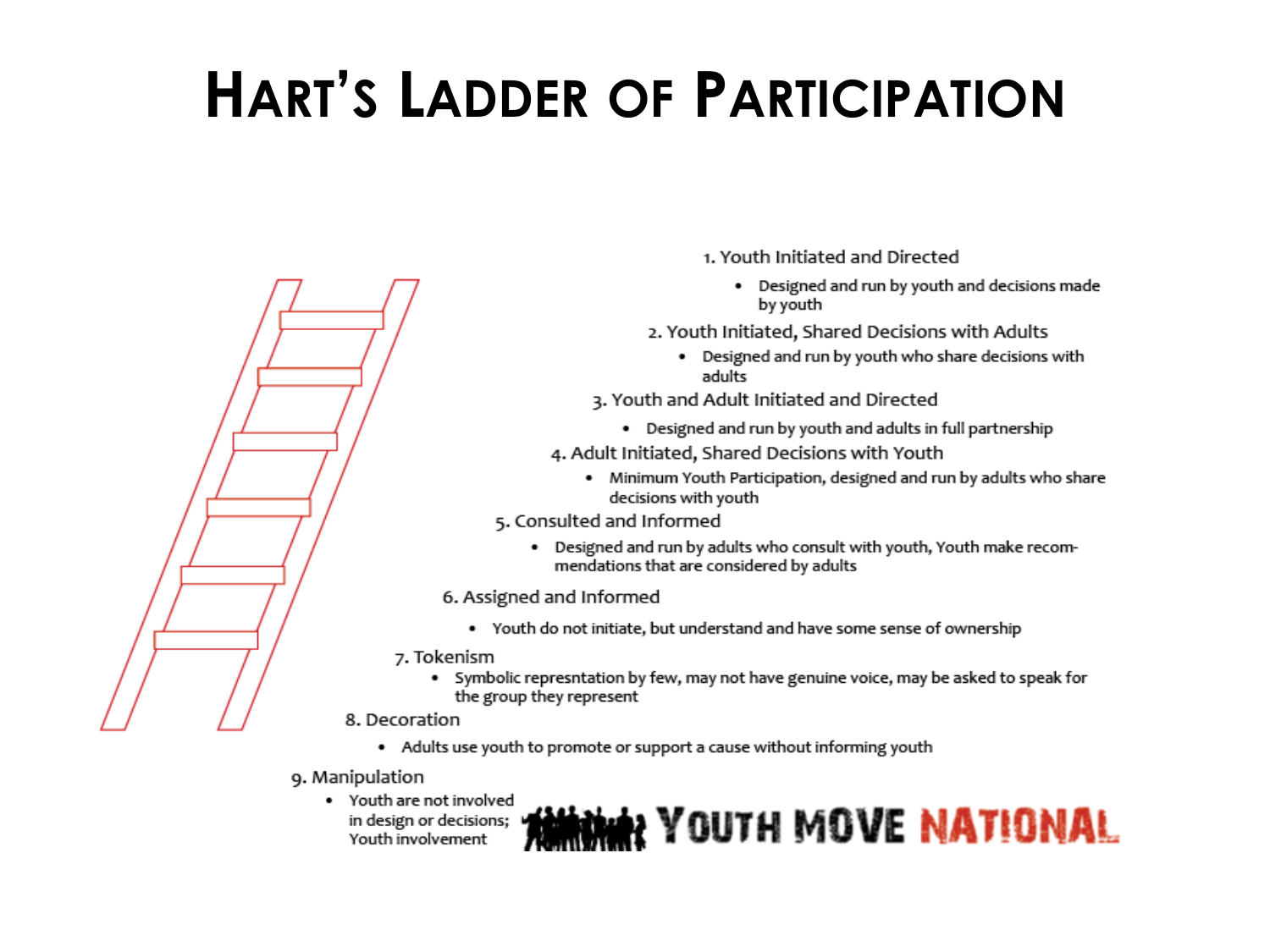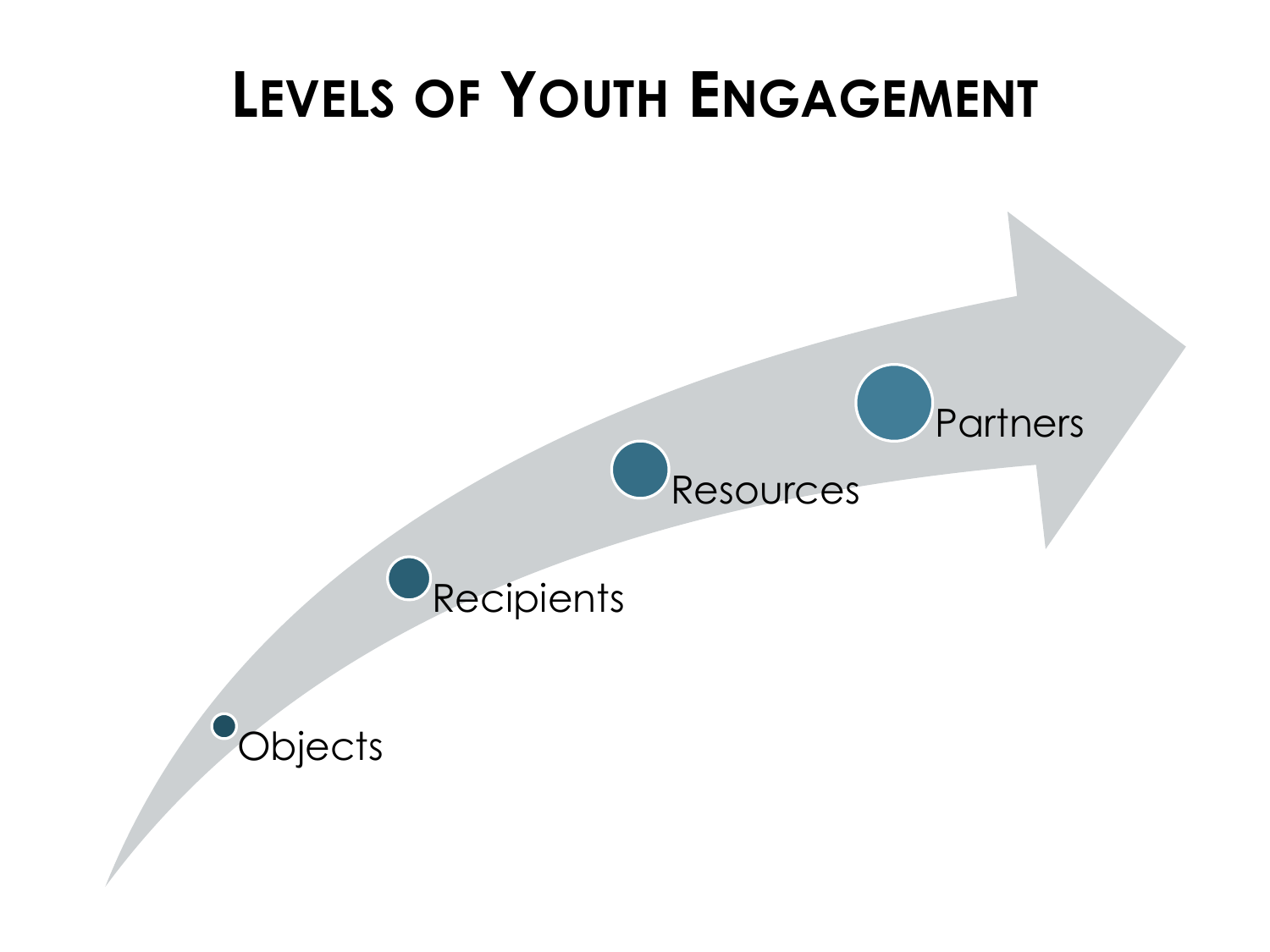# **FOUNDATION OF YOUTH DEVELOPMENT**

| Object "To"                                      | <b>Recipient "For"</b>                           | <b>Resource "With"</b>                    |
|--------------------------------------------------|--------------------------------------------------|-------------------------------------------|
|                                                  |                                                  |                                           |
|                                                  |                                                  |                                           |
| The adult is in control                          | The adult is in control and                      | There is a youth/adult                    |
| with no intention of<br>youth involvement.       | allows youth involvement.                        | partnership (shared control).             |
|                                                  |                                                  |                                           |
| <b>The Objective</b><br>Personal growth of young | <b>The Objective</b><br>Personal growth of young | The Objective<br>Increased organizational |
| people.                                          | people.                                          | effectiveness.                            |
|                                                  |                                                  |                                           |
| The By-product                                   | The By-product                                   | The By-product                            |
| Conformity of young people                       | Increased organizational                         | Personal growth of young                  |
| and acceptance of the<br>program as is.          | effectiveness.                                   | people and adults.                        |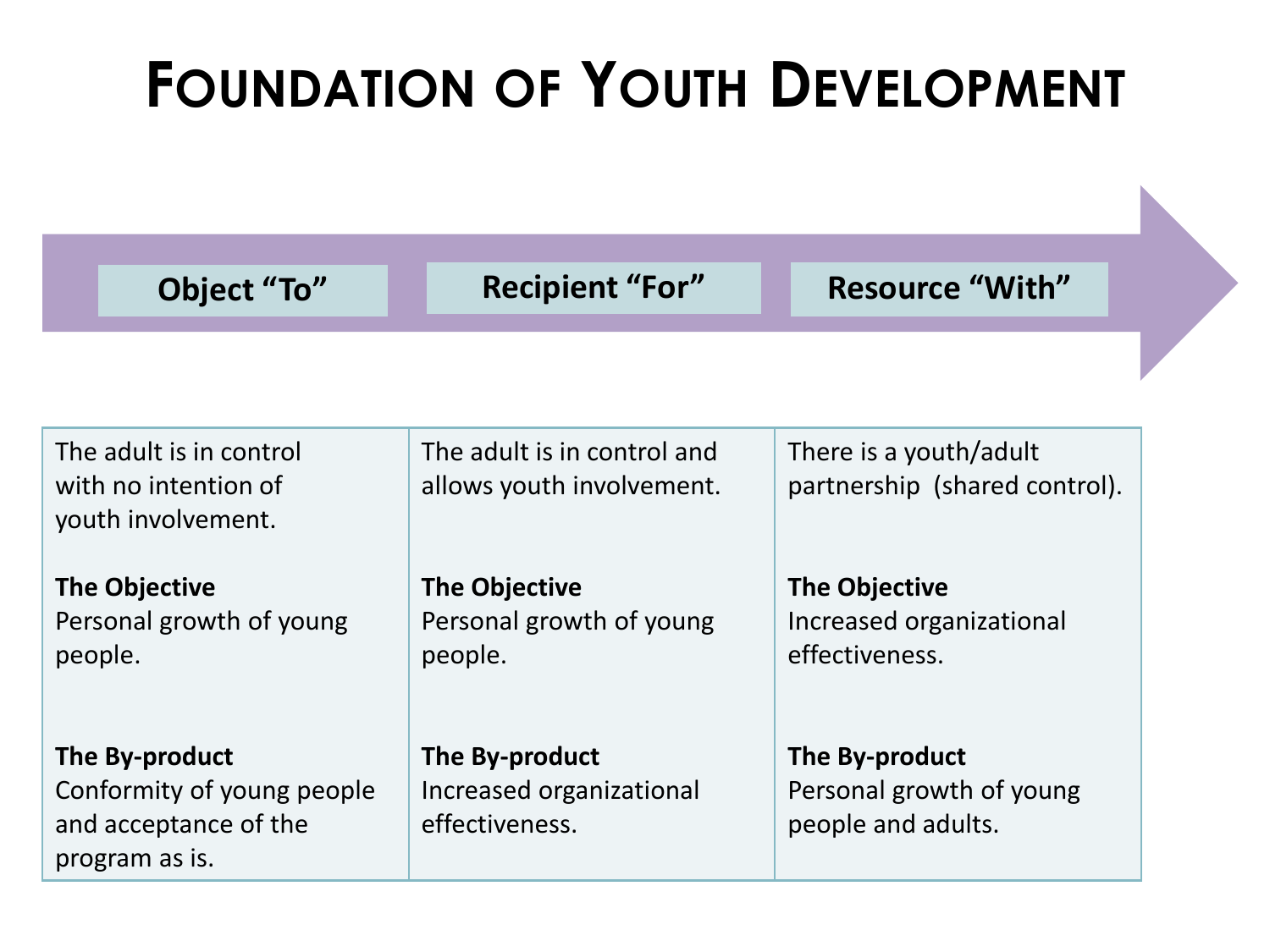## **BENEFITS OF YOUTH ENGAGEMENT**

*Involving youth and young adults can:* 

Identify potential areas of improvement

Increase quality of services and policy decisions impacting young people

Improve communication between youth and providers

Empower and ensure youth are fully participating with services at a "doing with" capacity

Provide a way in which young people feel valued by their communitybuilds trust and transparency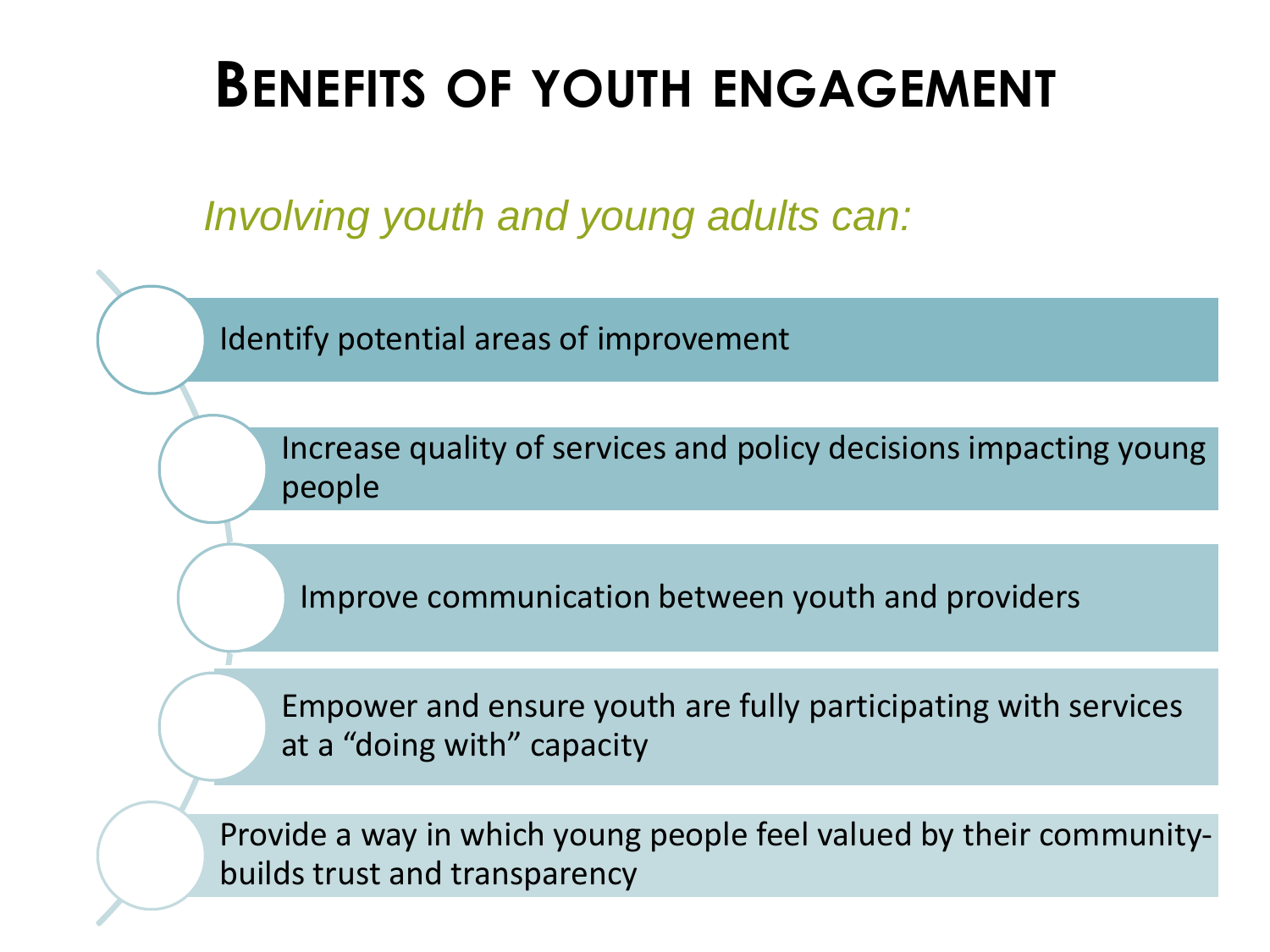# **CONSIDERATIONS WHILE ENGAGING YOUTH**

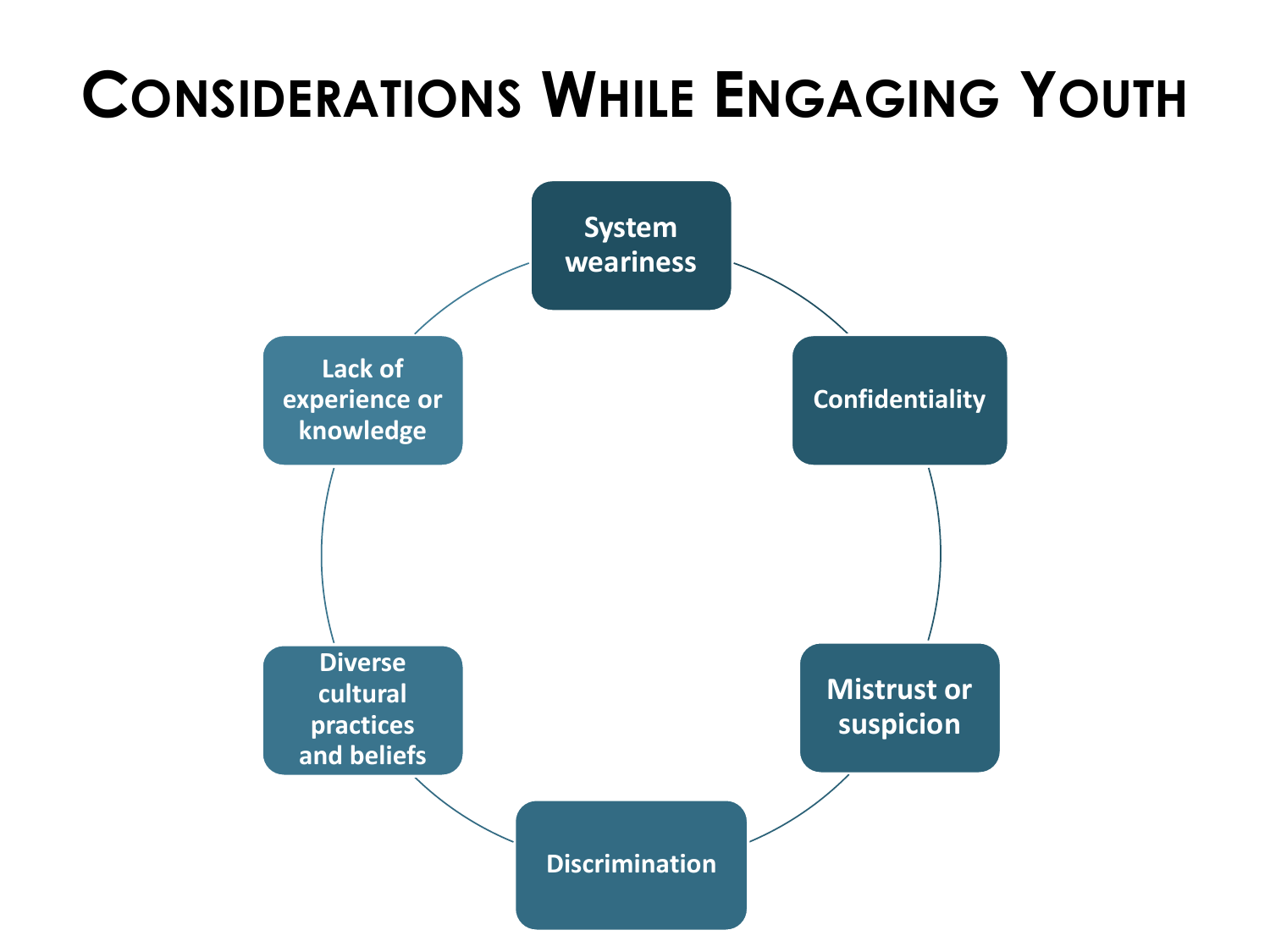

#### **What does research estimate the prevalence of trauma is for children and youth in the United States by the age of 16?**

A.One quarter

B. Two thirds

C.Half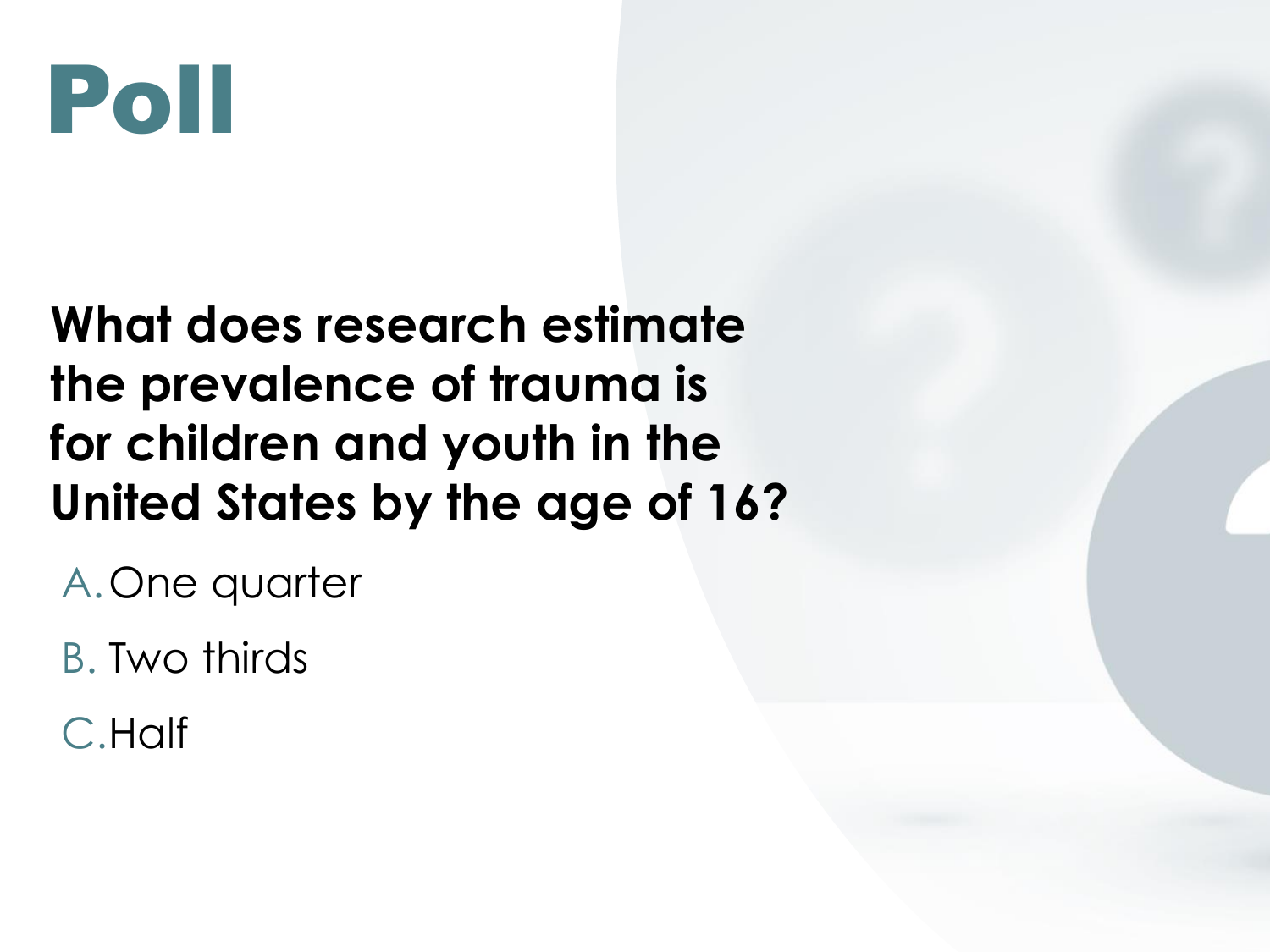



More than two thirds of children More than two thirds of childre<br>and youth report at least one<br>traumatic event by age 16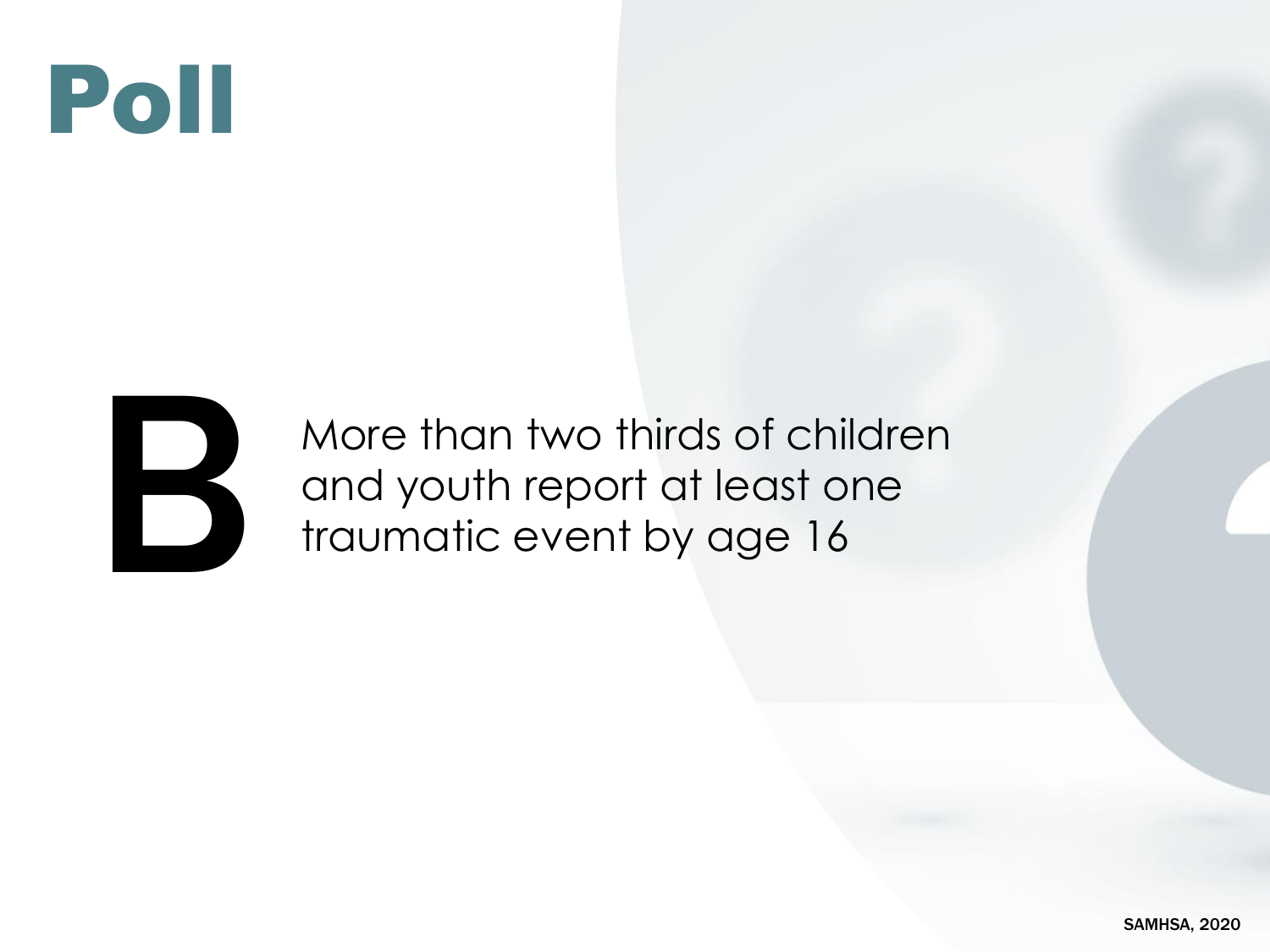## **TRAUMA & RELATIONSHIPS**

#### **What is the impact of trauma on individuals and relationships?**

- **Shatters trust**
- Destroys feelings of safety
- Violates a person's boundaries
- Induces feelings of hopelessness and helplessness
- Takes away a person's power and choice
- **Produces feelings of shame, guilt, rage, and self-hatred**
- Results in isolation and disconnection from self/others/the world

### **What would you add to this list?**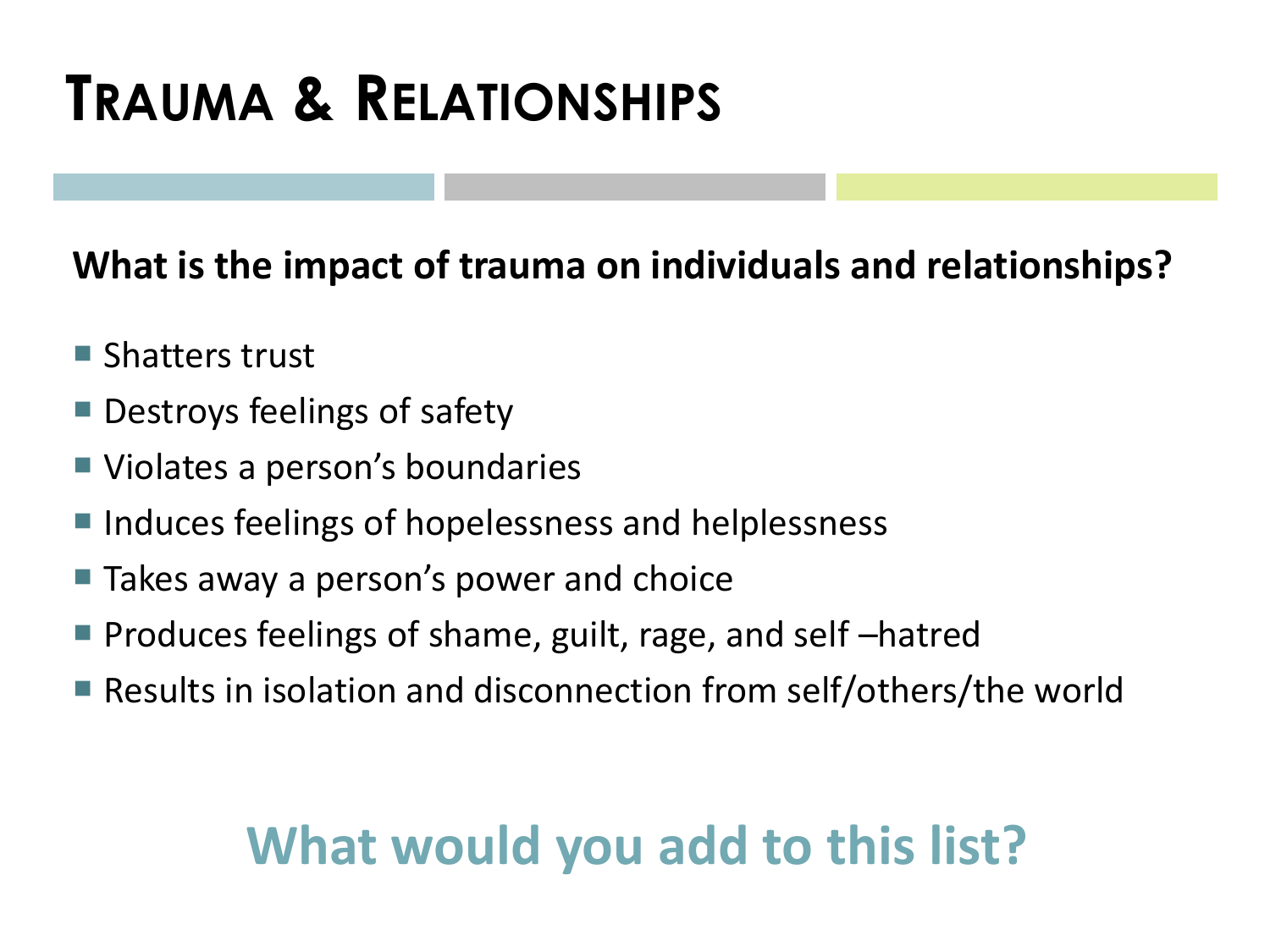## **TRAUMA-INFORMED PRINCIPLES**

✓**Safety:** Physical and Emotional

✓**Trustworthiness** and **Transparency**

✓**Empowerment,** Voice, & **Choice**

✓**Collaboration** and **Mutuality**

✓**Cultural**, **Historical,** and **Gender Issues**

✓**Peer Support**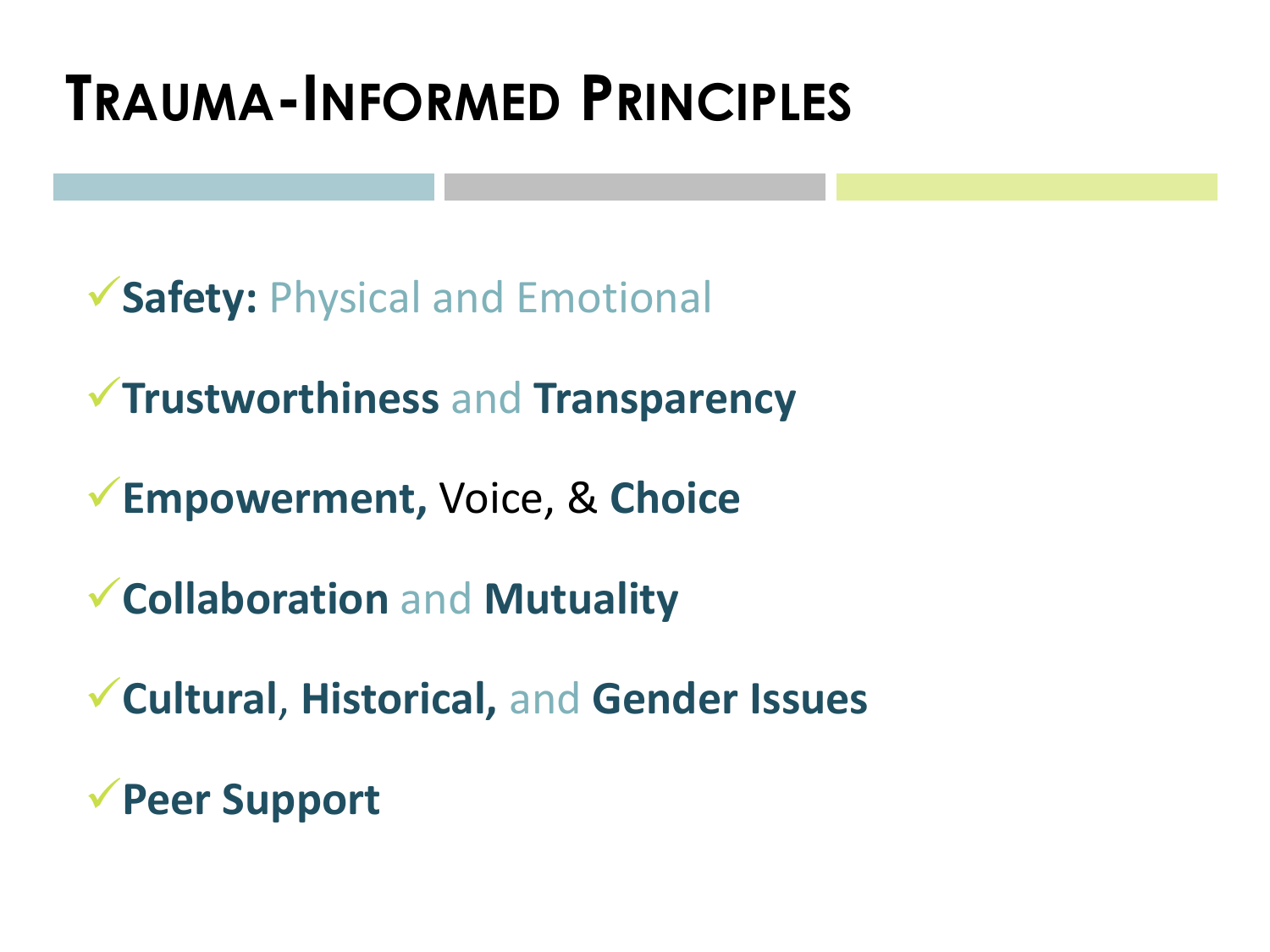# **BUILDING RESILIENCE IN YOUTH**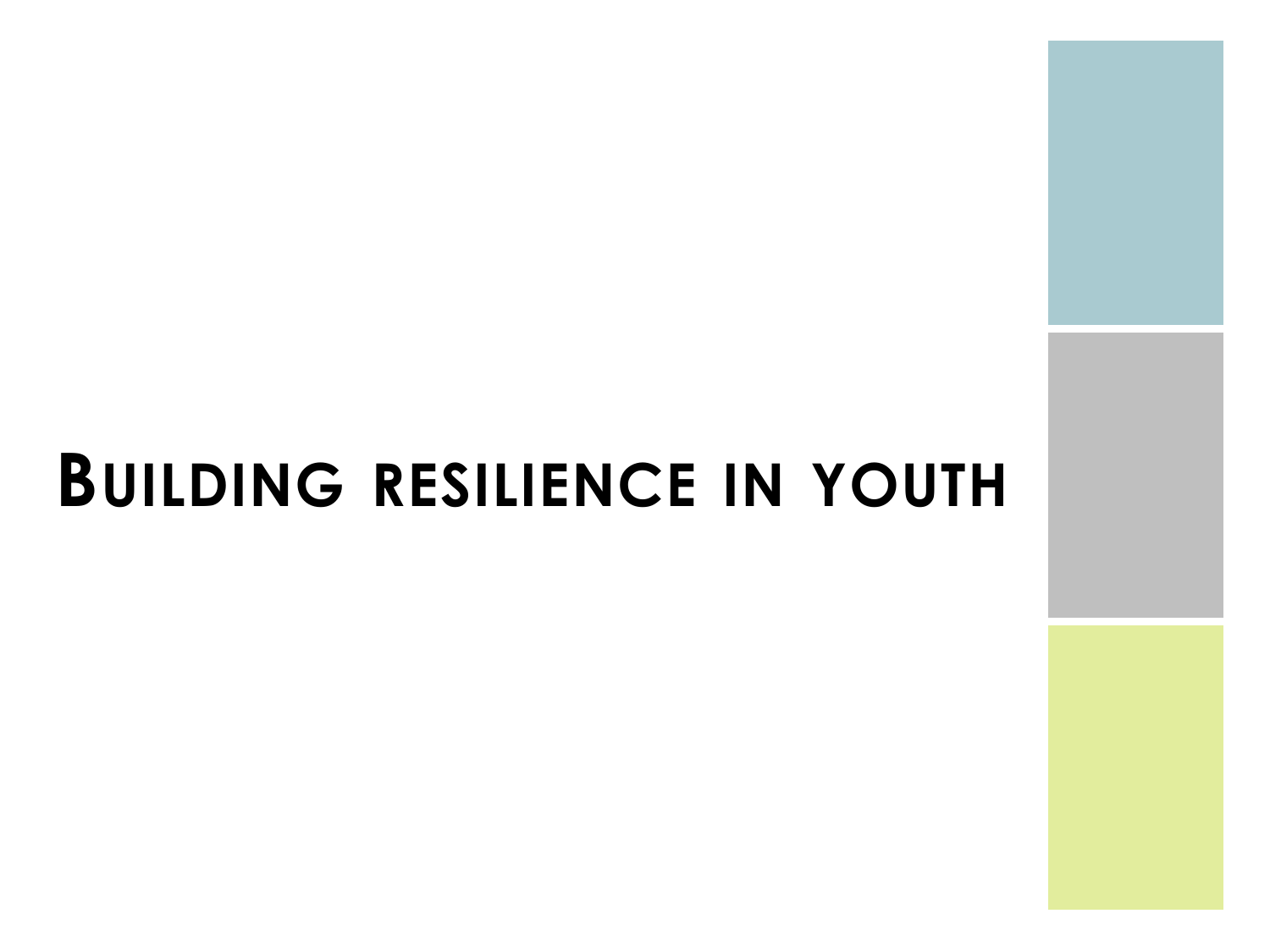## **RESILIENCE**

**Fortunately, brains and lives are somewhat plastic. The appropriate integration of resilience factors born out of ACE concepts — such as asking for help, developing trusting relationships, forming a positive attitude, listening to feelings — can help people improve their lives.**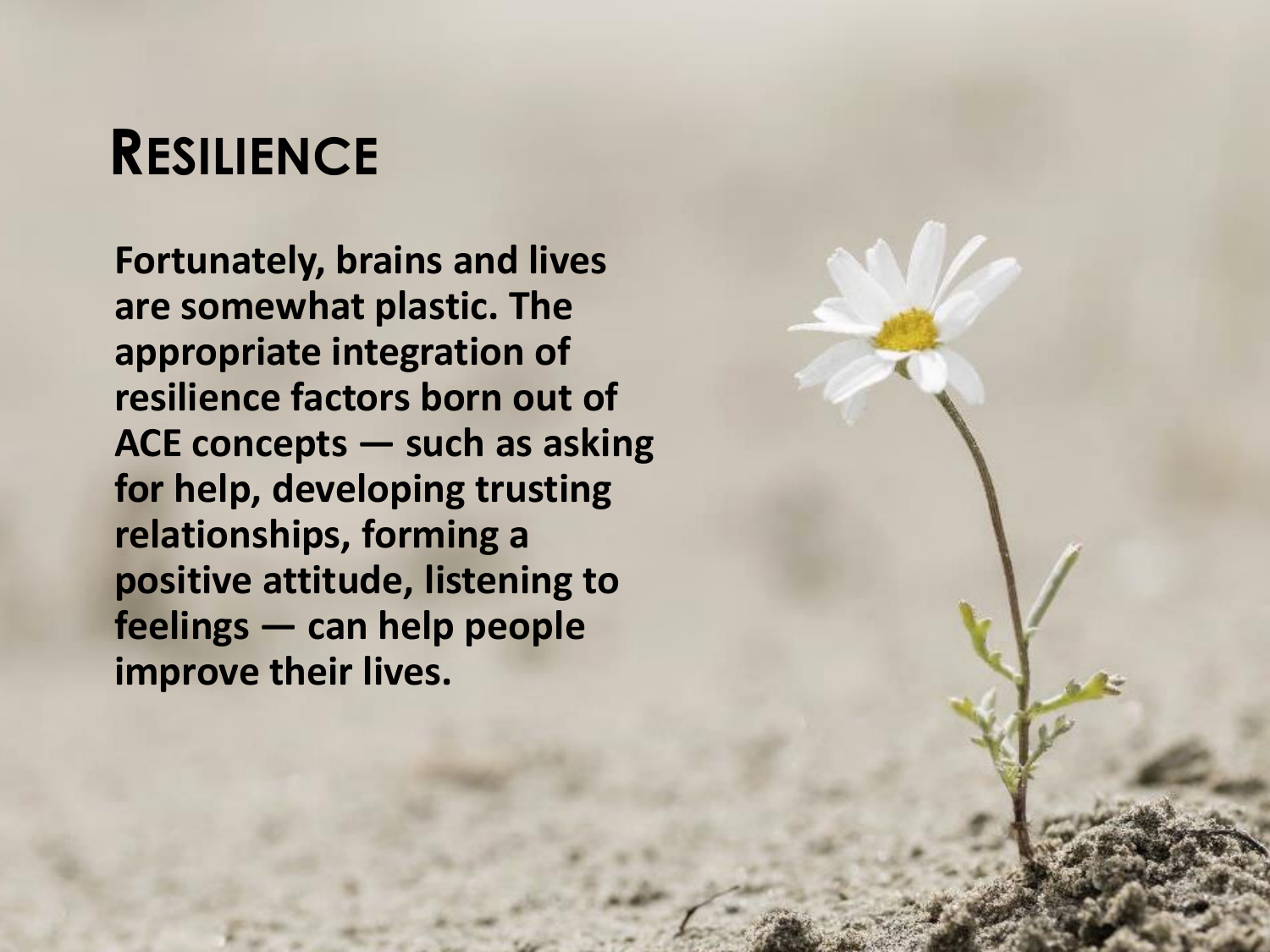# **WHAT IS RESILIENCY?**

#### **Capacity**

Capacity for one to cope, adjust to, recover from stress and negative life events; includes personality traits, social skills, and responses that enable thriving

#### Internal Factors

Characteristics such as individual talents, energies, strengths, and constructive interests

#### External Factors

Influences like family support, positive adult role models outside of family, high expectations within community, and the availability and access to creative activities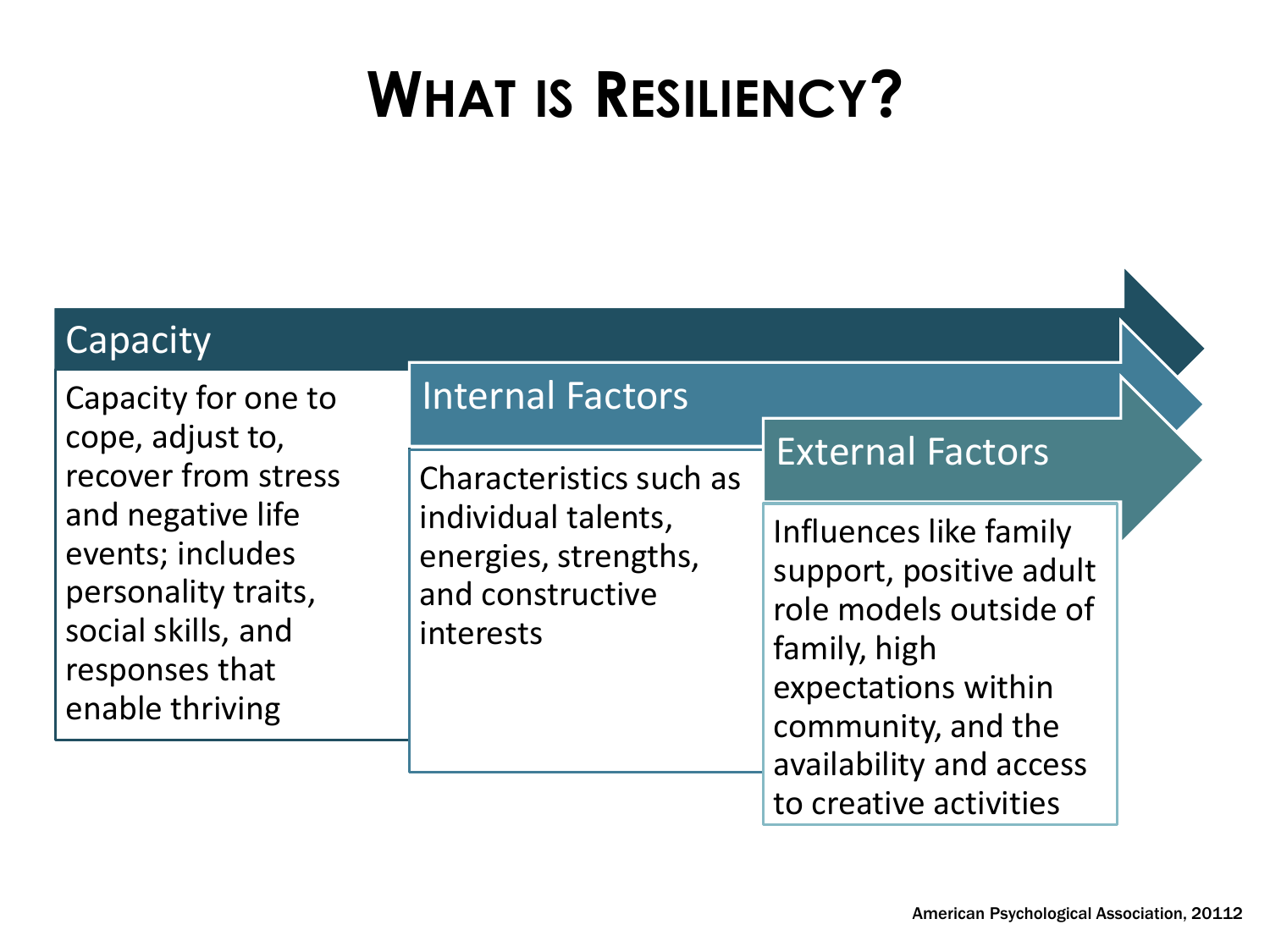# **ACE'S & RESILIENCE**

#### **ACEs**

- Not a life sentence
- ACE's are not set in stone
- There are ways to lessen the effects of ACEs

#### **Resilience**

- Responsive caregiving provided from trusting adults and moderate effects
- Building resilience can counter the effects and help lead youth to more effective, productive, and healthy adulthoods

#### **Building Blocks**

- Include simple actions, responses, and attitudes
- Each action can look small, yet many small steps together build a strong foundation that allows one to thrive even when life poses inevitable hardships, challenges, and disappointments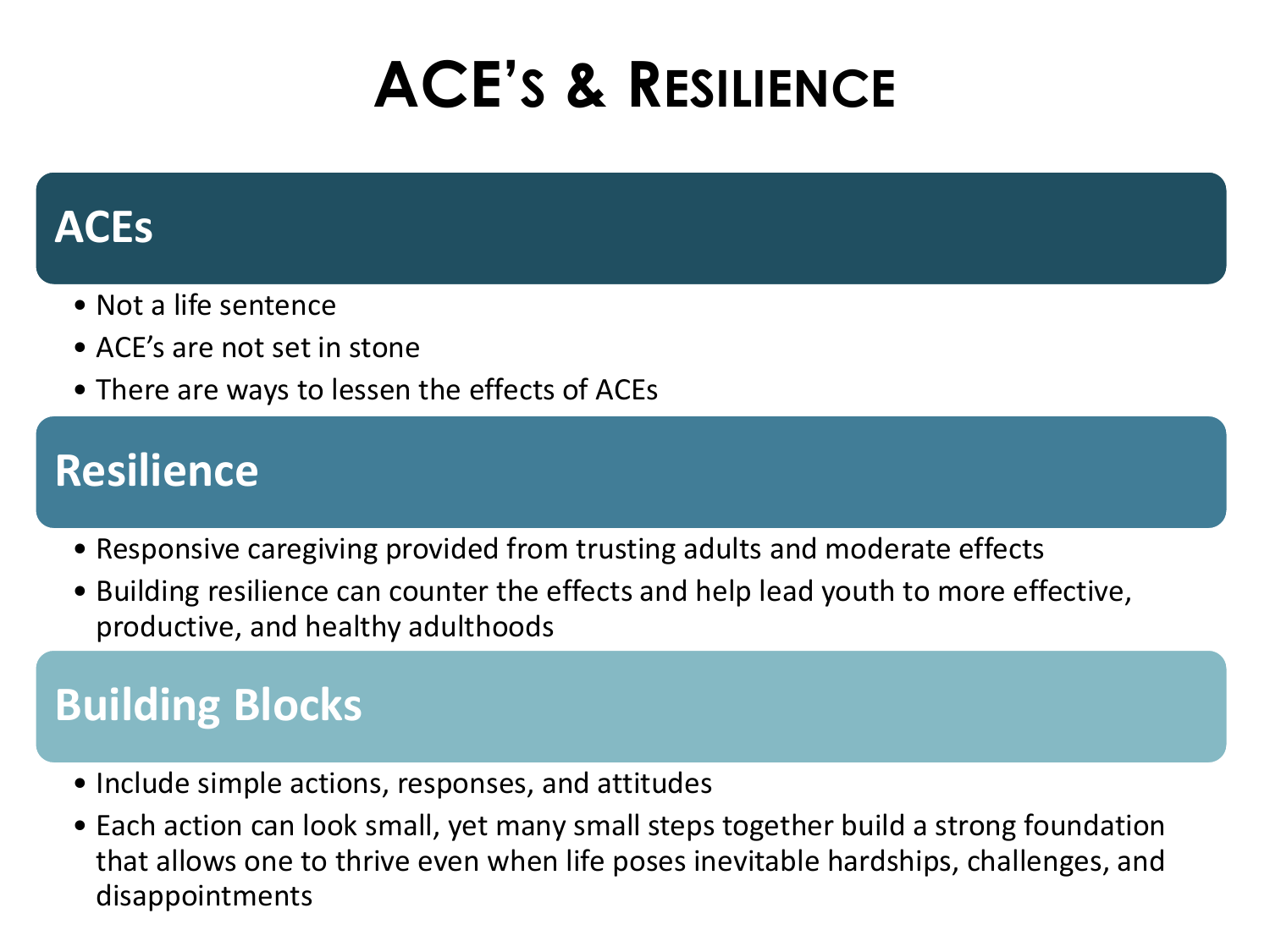## **BUILDING BLOCKS OF RESILIENCE How Adults Can Support Youth**

- Model appropriate behavior
- Model problem solving skills
- Set clear expectations and rules
- Establish appropriate consequences
- $\blacksquare$  Have regular check- ins with youth
- Respect youth's ability to make decisions
- Allow youth's experience of success and failure
- $\blacksquare$  Help youth appreciate culture and ethnic heritage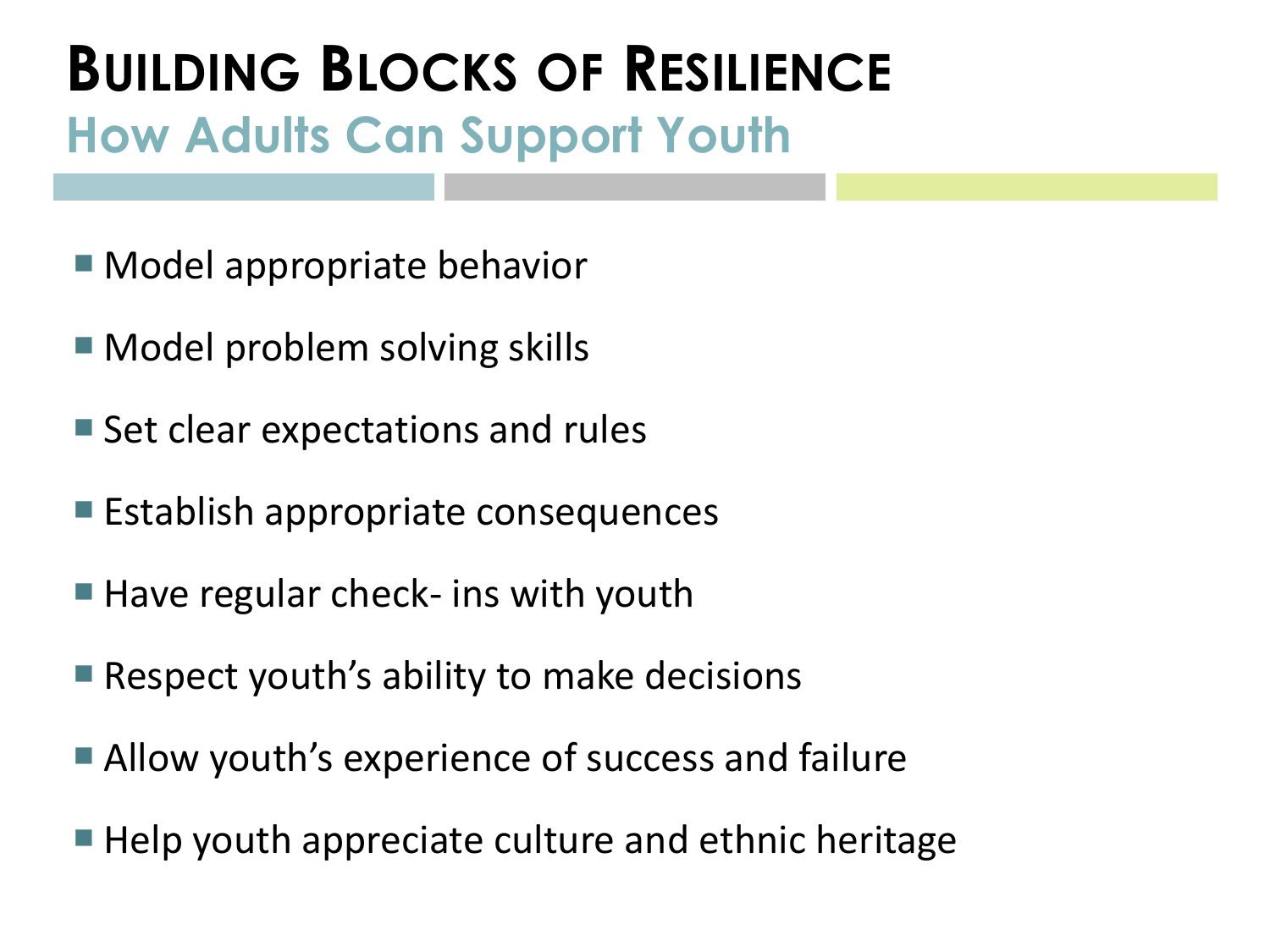## **BUILDING BLOCKS OF RESILIENCE For Youth**

- **Feeling hope, trust, and a sense of belonging**
- Having healthy attachments and connection to caring adults
- Ability to express feelings and calm oneself
- **Learning responsibility, problem solving skills, and decision** making
- **Learning to ask for and accept help**
- **Learning to show appreciation and empathy**
- **Learning to self-advocate and develop self-esteem**
- Developing a sense of control, master skills, and give back
- **Developing friendships and sharing important things**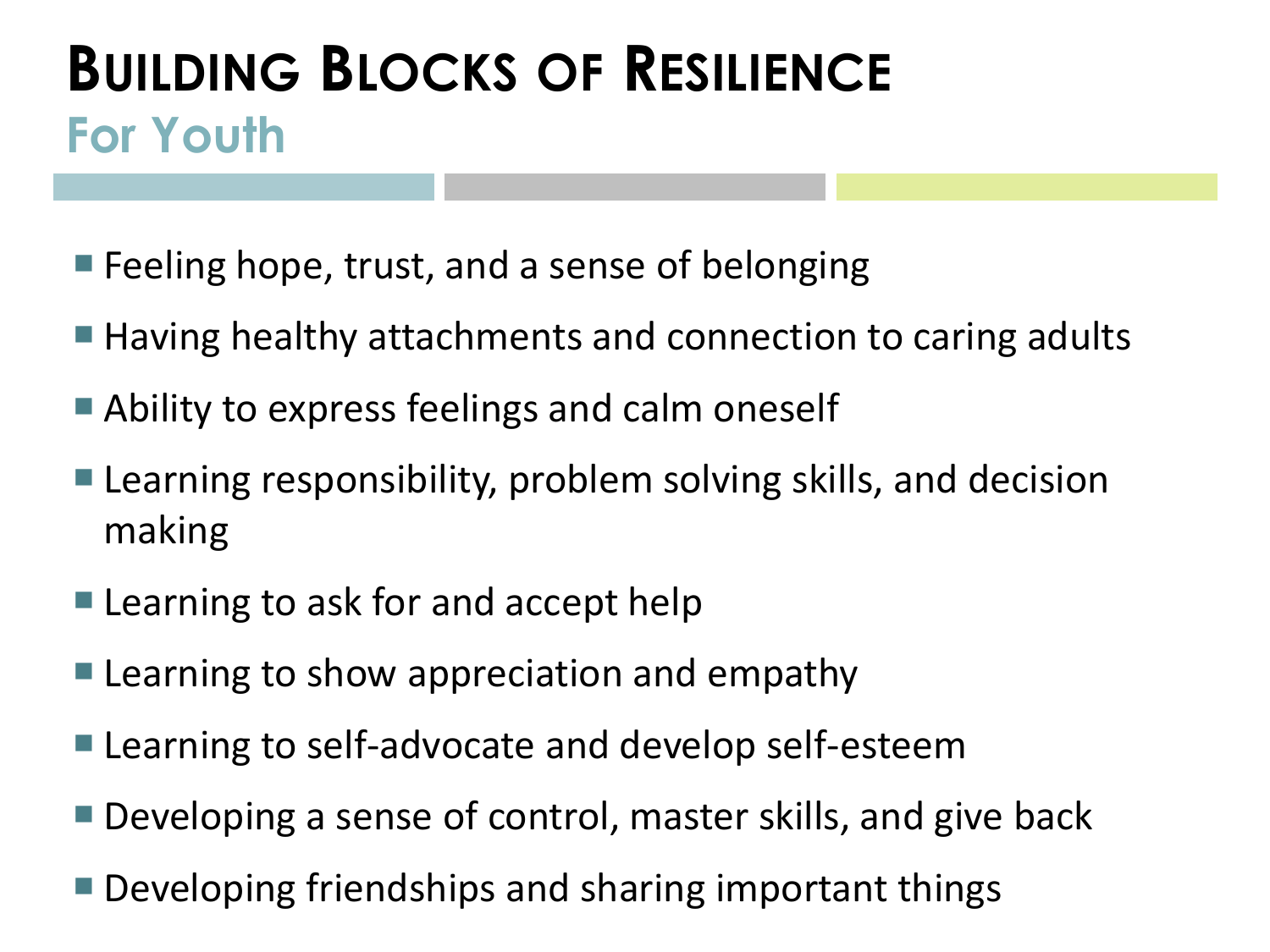# **POST-TRAUMATIC OPPORTUNITIES**

Does not mean that the pain of fear from trauma goes away. It means that individuals are able to find meaning in the trauma, learn more about themselves in the process, and find opportunity to apply increased selfknowledge to making healthy choices.



We all have multiple stories; the ones told to us, the ones we tell ourselves, and the ones that have the greatest impact for healing.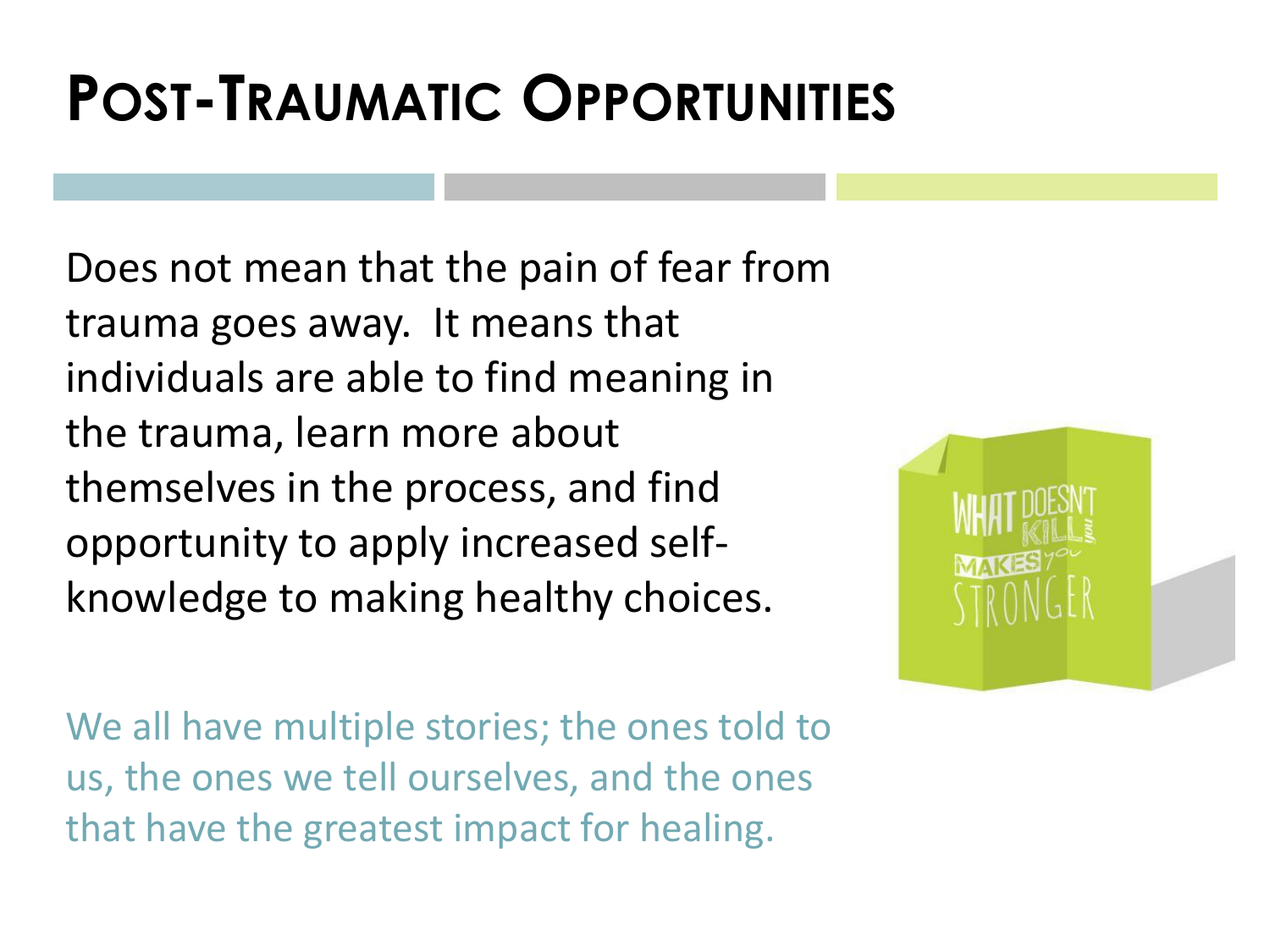# **WHAT IS NEEDED FOR GROWTH?**





Listening without solving



Highlighting the change perspective



Reframing growth & opportunity



Access to services when appropriate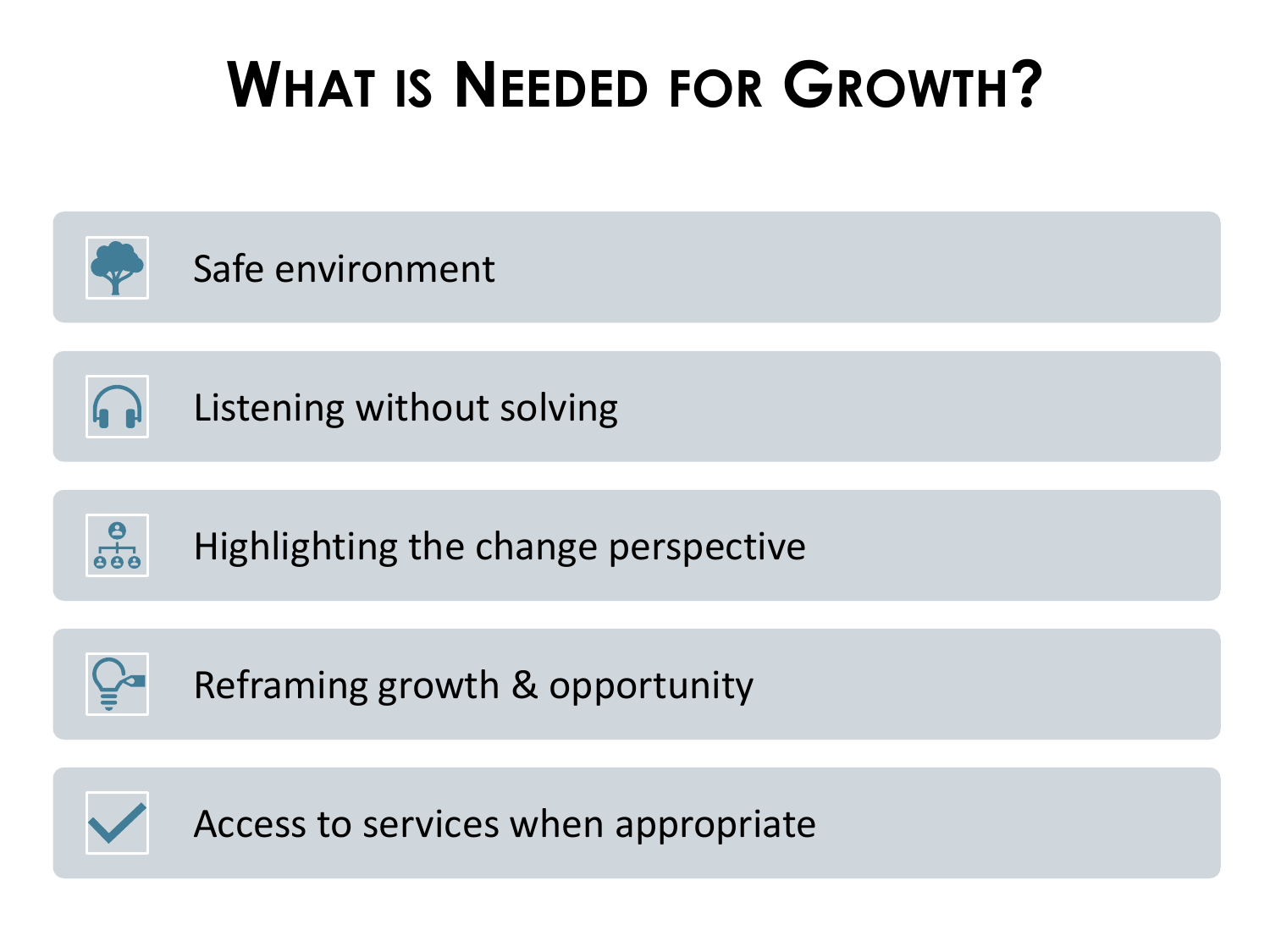## **EMOTIONAL REGULATION**

- Self-regulation (i.e. self-control) is learned calmness
- **The Trauma disrupts the acquisition of appropriate emotional** regulation skills
- Youth with trauma histories are not focused on learning emotional regulation
	- Physical response overwhelms ability to cope
	- They learn what we model, teach, and reinforce
- Experiences either buffers, impacts, or escalates survival system response
- Neuroplasticity allows our brains to rewire- it's never too late
	- Coping and stress management skills and habits can offset experience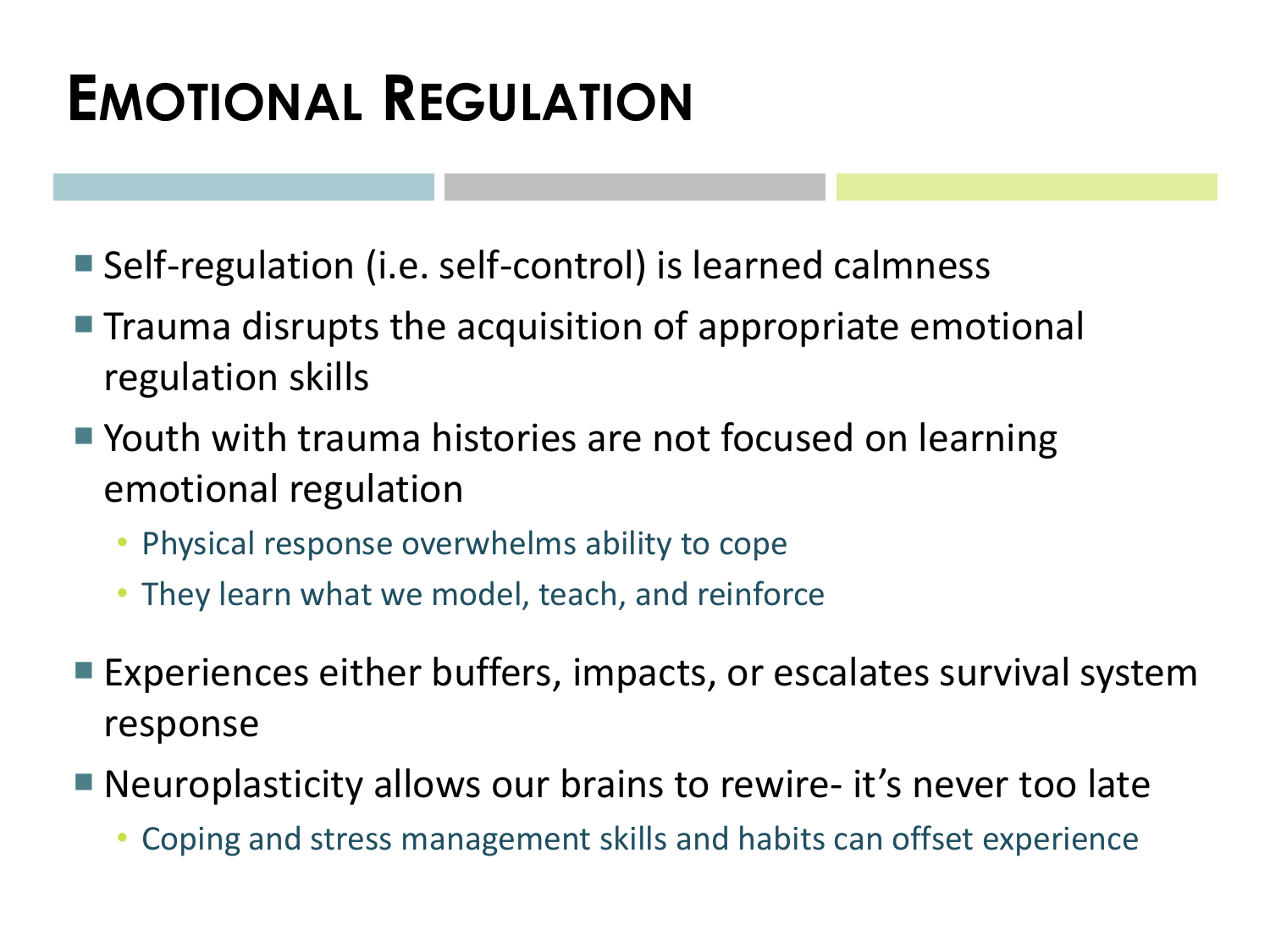# **HOW TO SUPPORT EMOTIONAL REGULATION**

| <b>Teach self-</b><br>regulation skills                              | Model behavior, provide opportunities to practice skills,<br>and coach them on how, why, and when to use their<br>skills in increasingly complex situations. |
|----------------------------------------------------------------------|--------------------------------------------------------------------------------------------------------------------------------------------------------------|
| Teach breathing,<br>coping, and stress<br>management                 | Ask, "Do you know what to do to calm yourself?"                                                                                                              |
| <b>Teach how</b><br>to identify<br><b>sensations</b><br>and emotions | When they have calmed down, ask: "What were you<br>feeling?"                                                                                                 |
| <b>Teach cause</b><br>and effect                                     | When a young person has identified what they were<br>feeling, ask: "What do you think happened to you to<br>make you respond this way?"                      |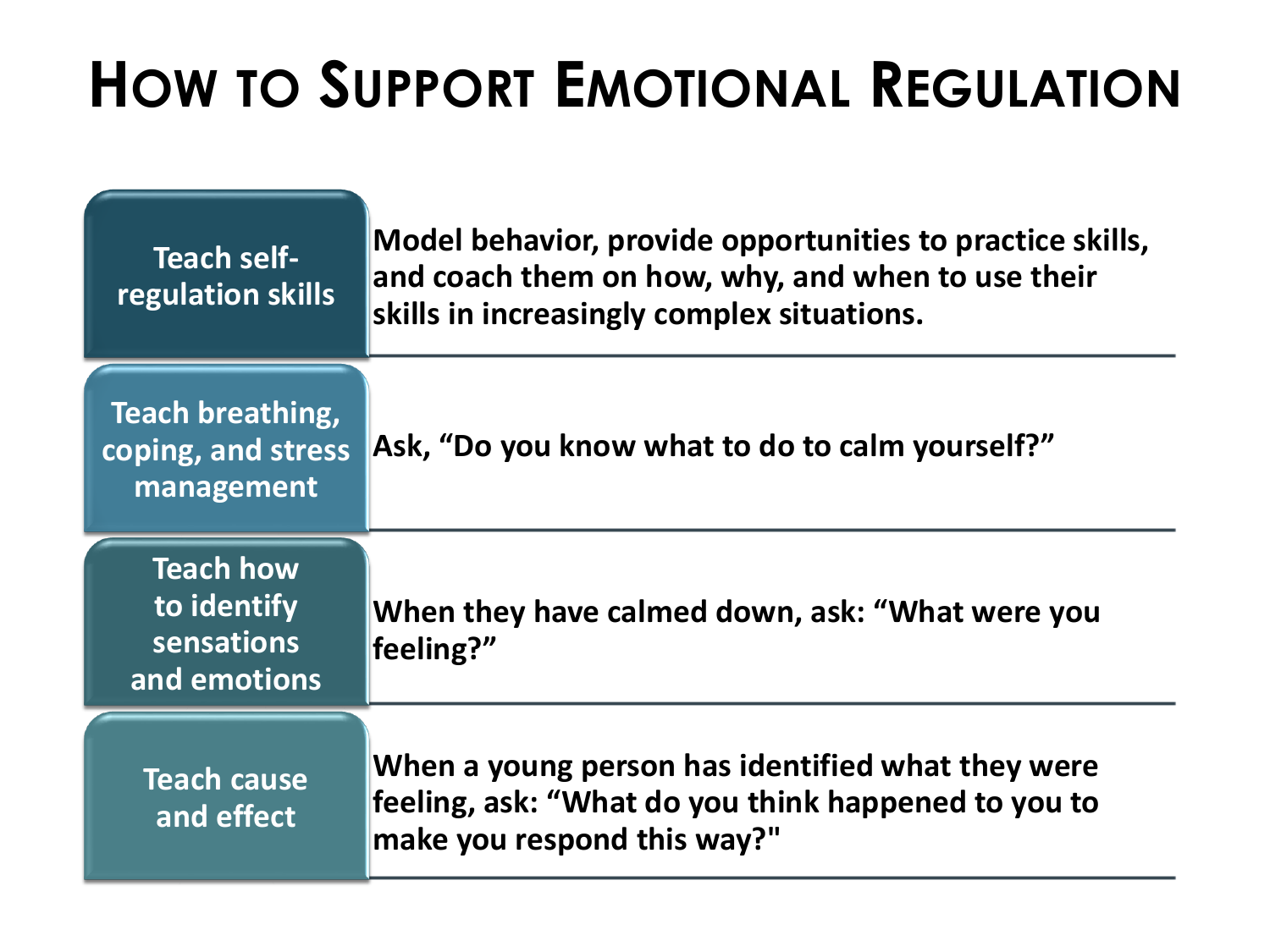# **TRAUMA-INFORMED APPROACHES TO YOUTH SERVICES**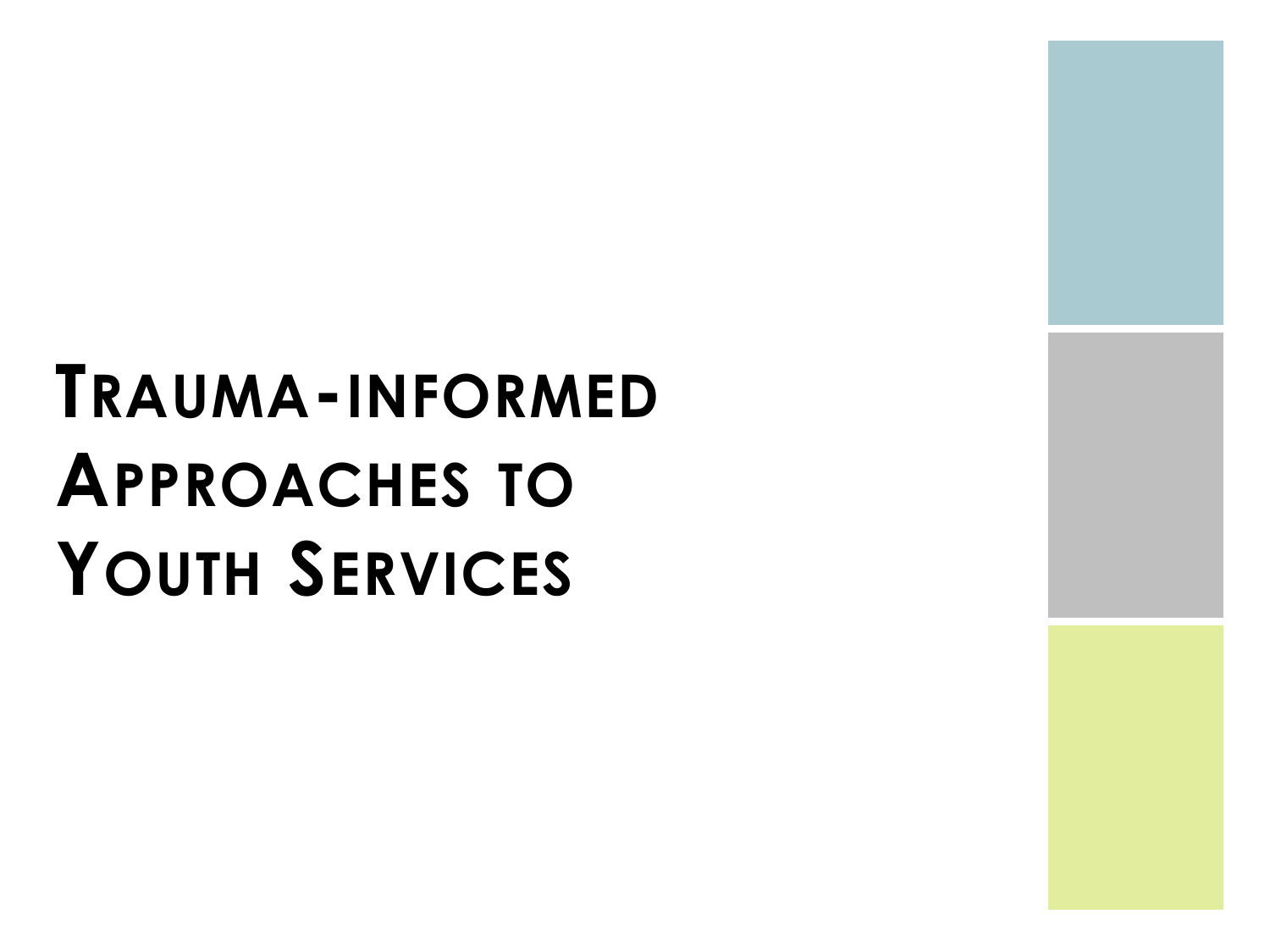# **THE IMPLEMENTATION DOMAINS**

- Governance and leadership
- **Policy**
- **Physical environment of the organization**
- **Engagement of individuals of lived experience**
- **Cross-sector collaboration**
- **Prevention, screening, assessment, and treatment services**
- **Training and workforce development**
- **Progress monitoring and quality assurance**
- $\blacksquare$  Financing
- $\blacksquare$  Evaluation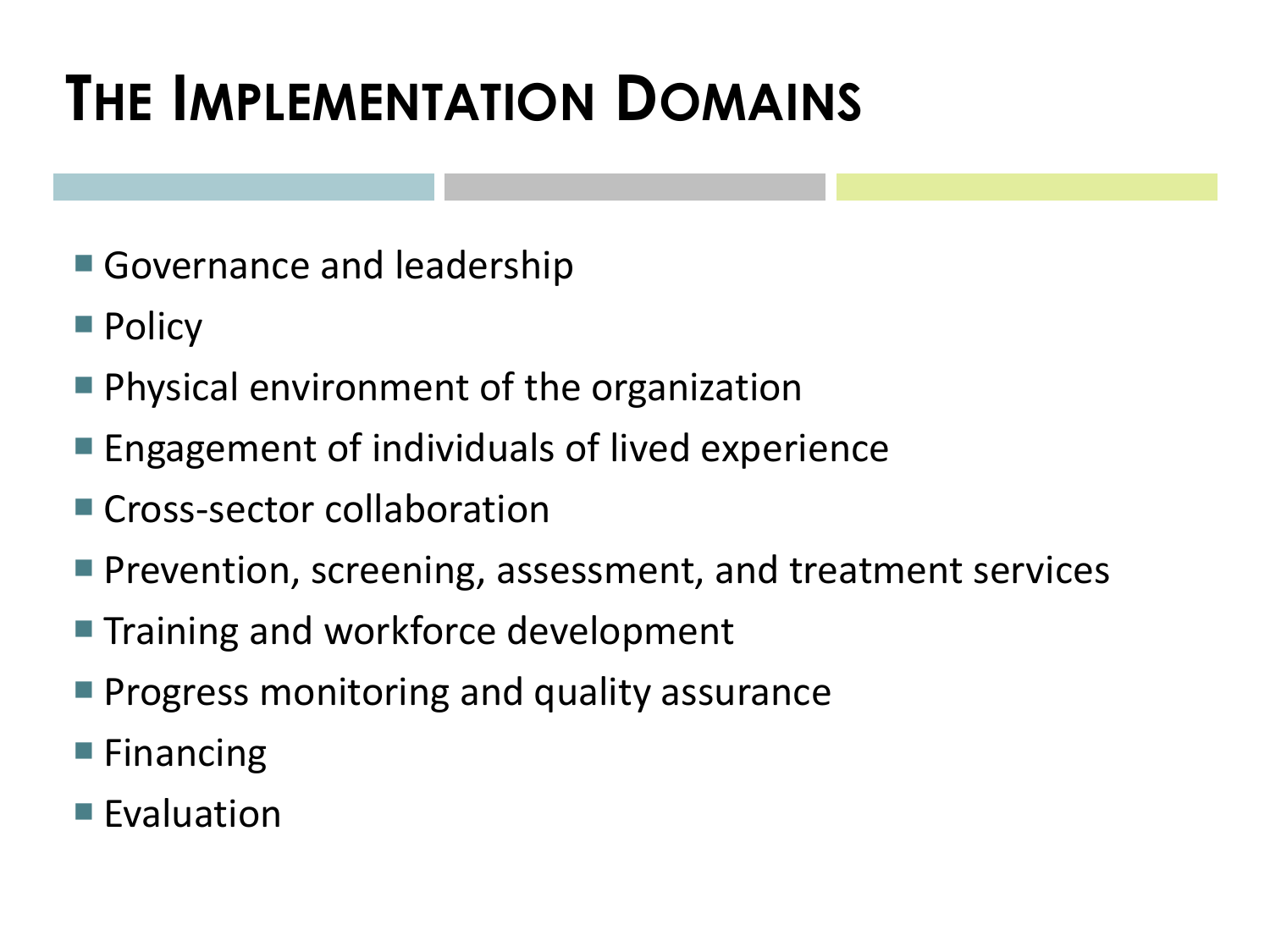## **TRAUMA-INFORMED SERVICES**

| <b>Awareness &amp; Education</b>                                                       |                                                                         |                                                                                             |  |
|----------------------------------------------------------------------------------------|-------------------------------------------------------------------------|---------------------------------------------------------------------------------------------|--|
| - Screening                                                                            | <b>Safety &amp; Stabilization</b>                                       |                                                                                             |  |
| - Initial education on                                                                 | - Symptoms                                                              | <b>Services</b>                                                                             |  |
| screening<br>- Awareness about<br>trauma<br>- Education about<br>trauma and its impact | - Impacts of symptoms<br>on daily living<br>- Management of<br>symptoms | - Referrals<br>- Trauma-specific<br>interventions<br>- Behavioral Health<br><b>Services</b> |  |
|                                                                                        |                                                                         | - Physical Health<br><b>Services</b>                                                        |  |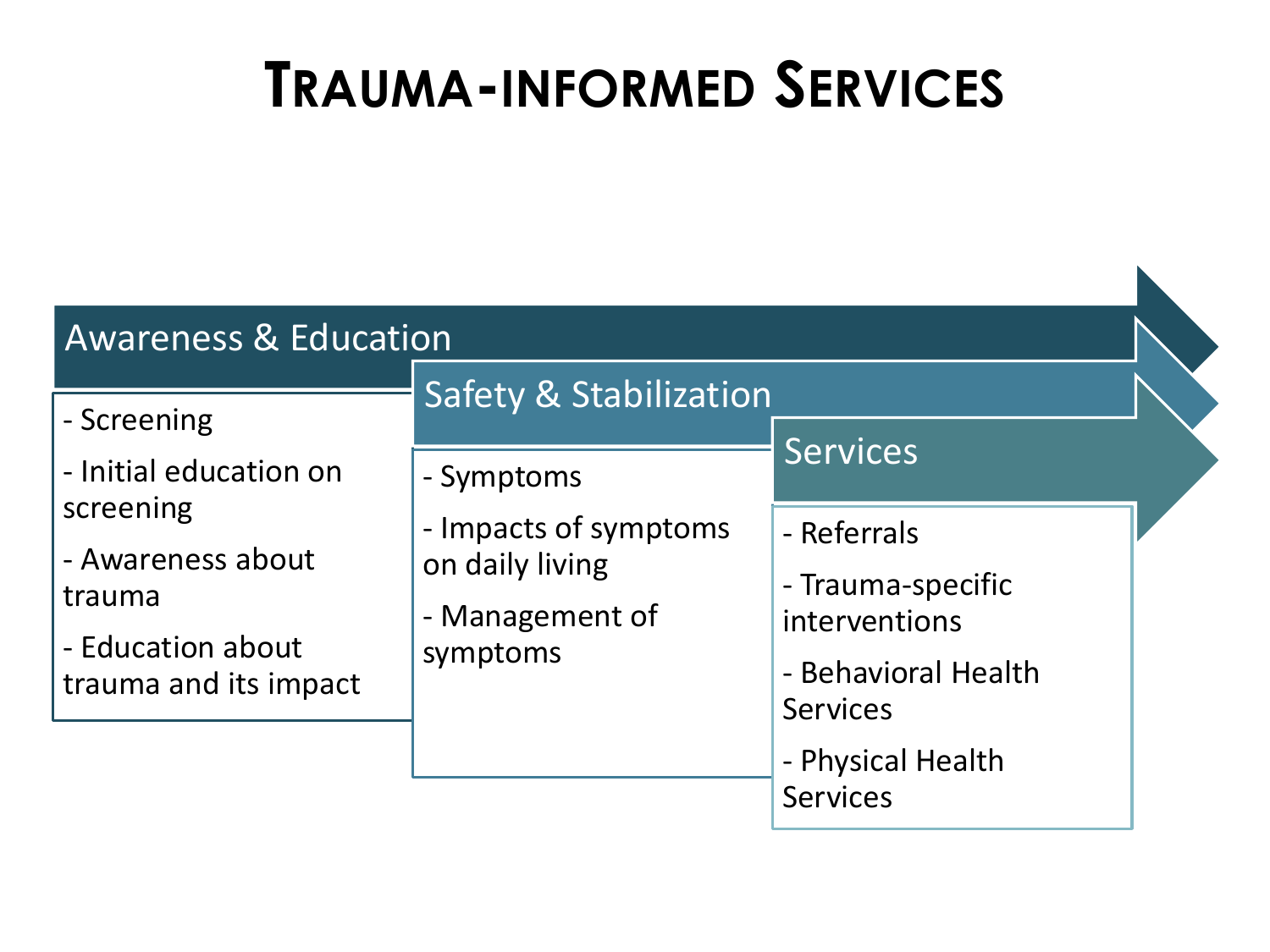## **CREATING AWARENESS THROUGH EDUCATION**

## **Awareness & Education**

#### **TASKS**

- Conduct an organizational assessment
- $\blacksquare$  Train both clinical and non-clinical staff
- **Universal screening**

#### **TOOLS**

- Screening tools
- $\blacksquare$  Education
- **Engage individuals in** organizational assessment, evaluation, and quality improvement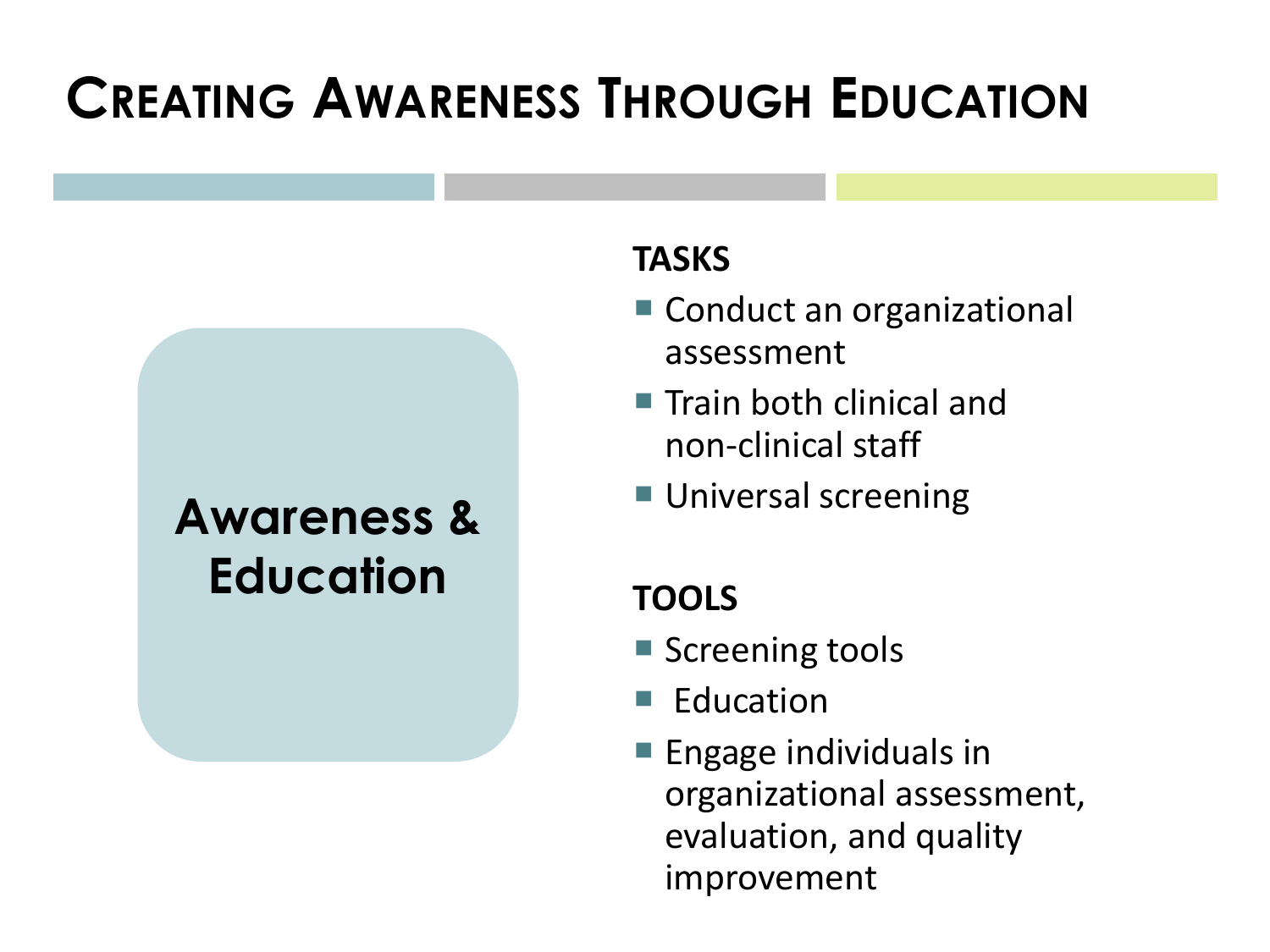## **ACHIEVING SAFETY AND STABILIZATION**

#### **Safety & Stabilization**

#### **TASKS**

- **Protect from harm**
- Reduce risk
- **Increase health behaviors**

#### **TOOLS**

- Education
- Self-regulation skill building
- **Safety planning and harm** reduction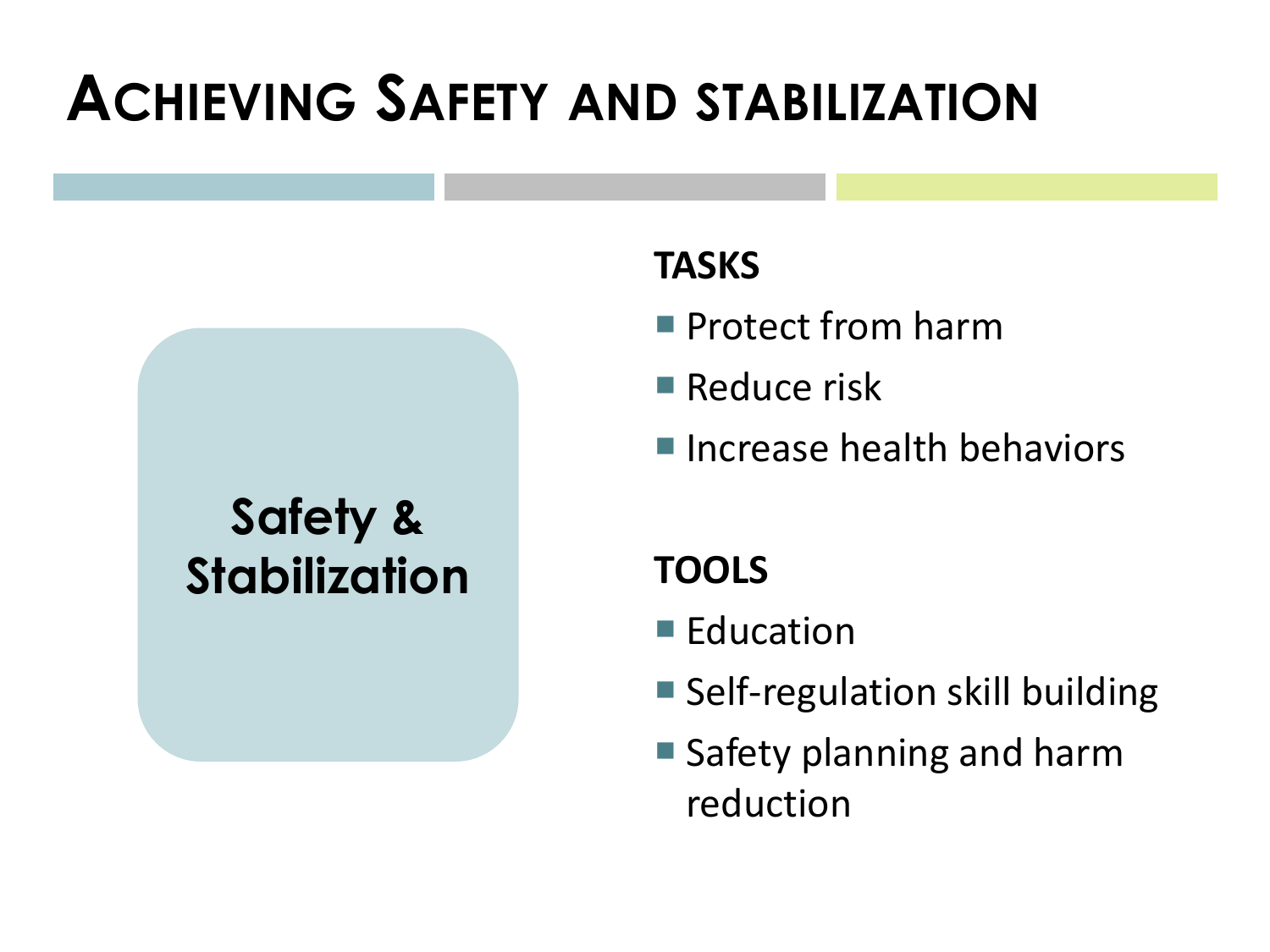## **PROVIDING TRAUMA-INFORMED SERVICES**



#### **TASKS**

- Reduce symptoms
- **Promote healing**
- $\blacksquare$  Teach skills

#### **TOOLS**

- **Train staff in trauma-specific** treatment approaches
- **Engage referral sources and** partnering organizations
- Use shared-decision making models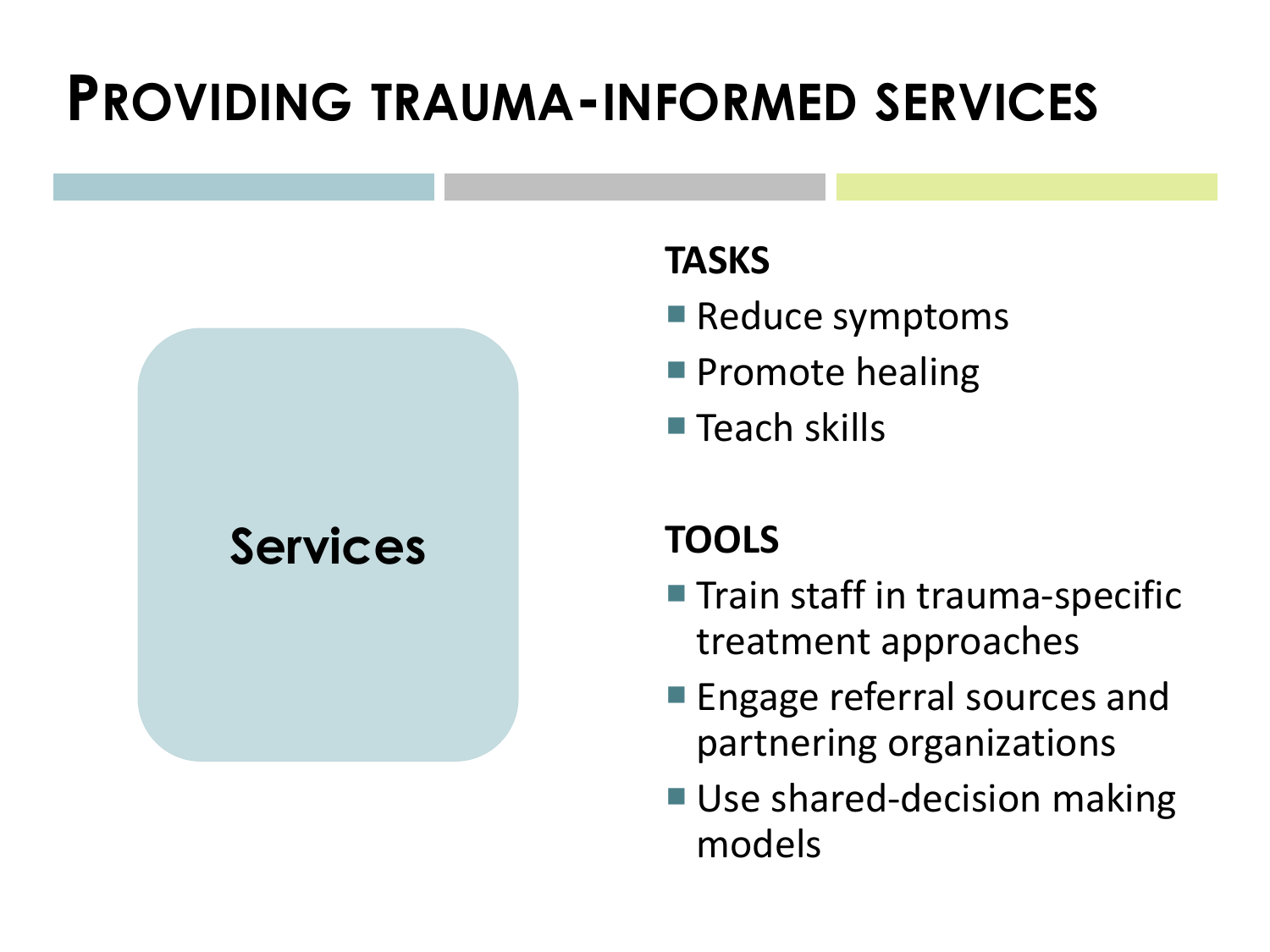# **STRATEGIES FOR SUPPORTING YOUTH YOU ARE WORKING WITH**

- Frame reexperiencing the event(s), hyperarousal, sleep disturbances, and other physical symptoms as physiological reactions to extreme stress.
- Communicate that prevention and other wellness activities can improve both psychological and physiological symptoms (e.g., therapy, meditation, exercise, yoga).
- Discuss traumatic stress symptoms and their physiological components.
- Explain links between traumatic stress symptoms and substance use disorders, if appropriate.
- $\blacksquare$  Normalize trauma symptoms. For example, explain to youth that their symptoms are not a sign of weakness, a character flaw, being damaged, or going crazy.
- Support youth and provide a message of hope—that they are not alone, they are not at fault, and recovery is possible and anticipated.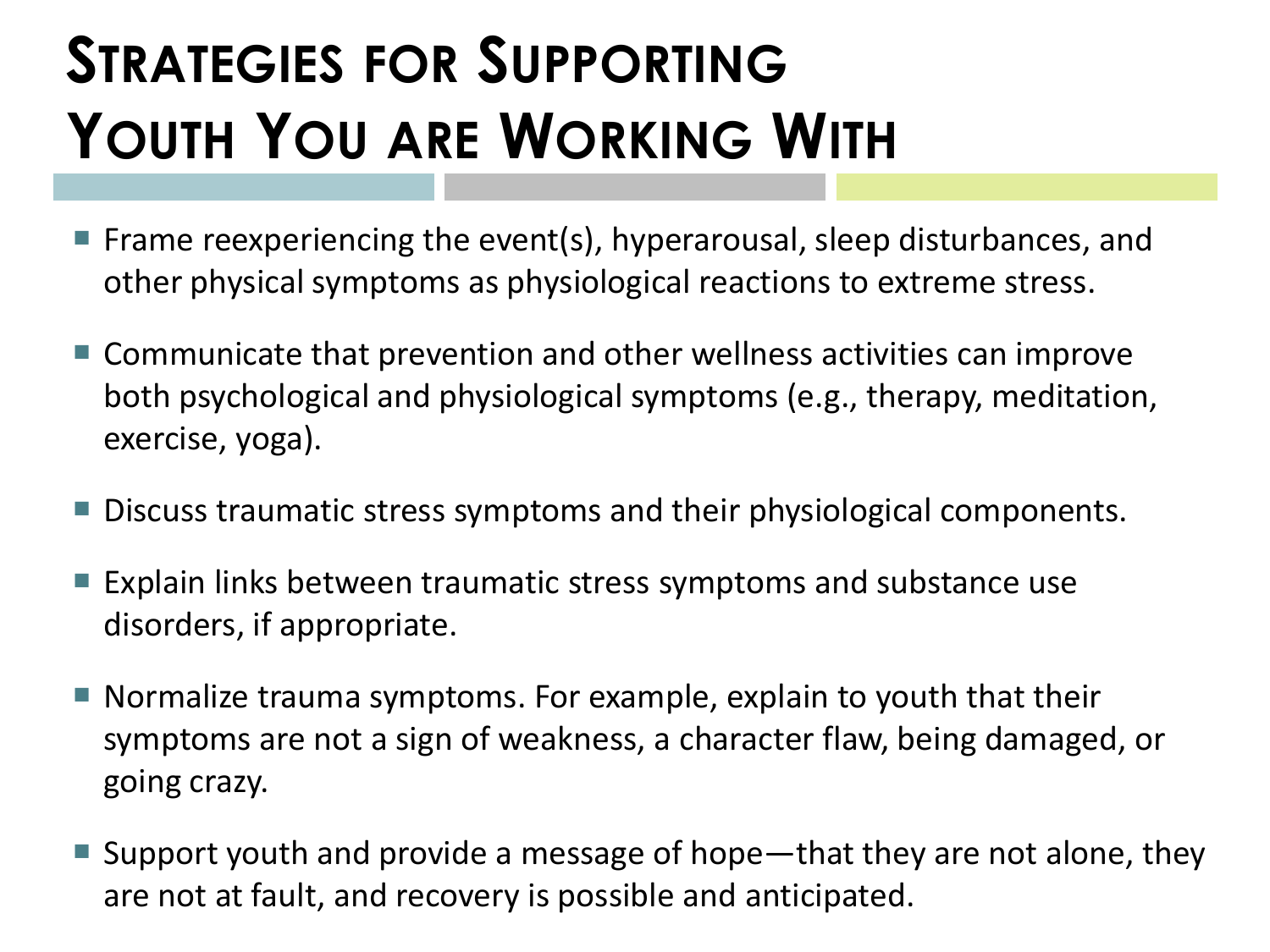

#### **What strategies have you successfully used to support youth with trauma histories?**

Go to **www.menti.com**  and use the code **16 21 87 1**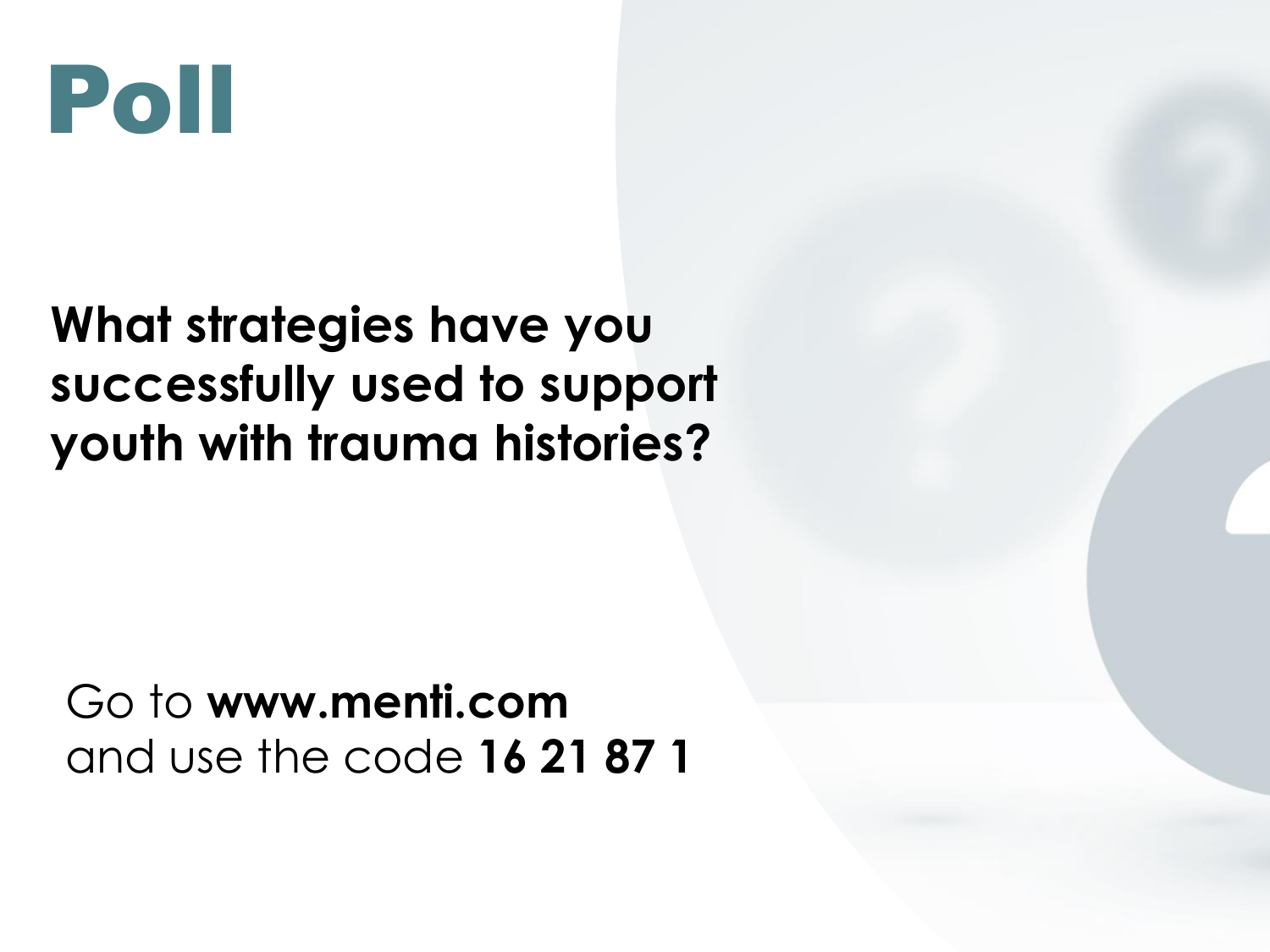

**Create a Safe Context**  through:

Physical safety **Trustworthiness** Clear and consistent boundaries **Transparency** Predictability **Choice** 

#### **Restore Power** through:

**Choice** Empowerment **Strengths** Perspective Skill building

#### **Support Self-Worth** through:

Positive adult/youth relationships Peer Support Collaboration Respect Compassion Mutuality Acceptance Non-judgement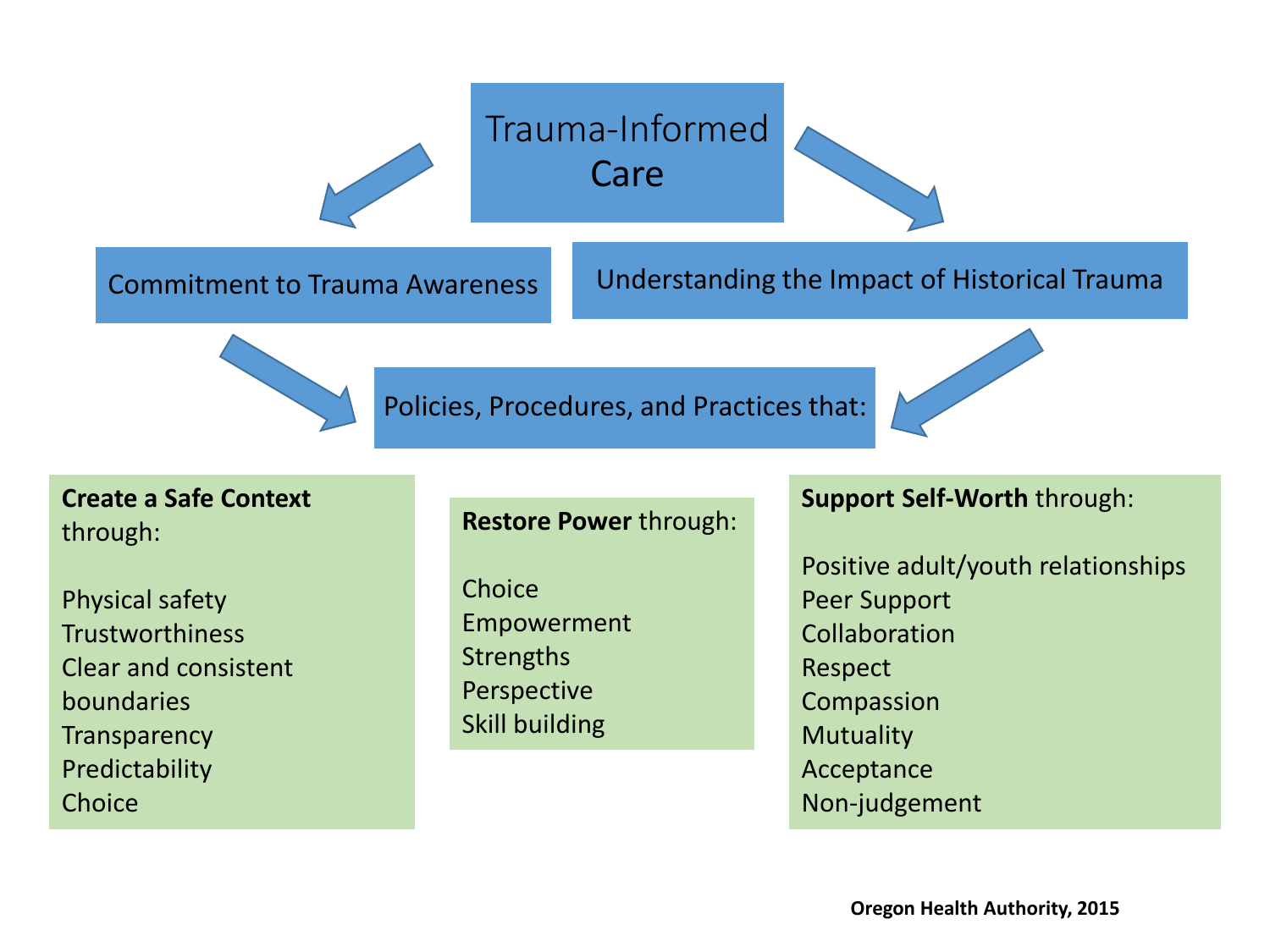# **QUESTIONS/COMMENTS**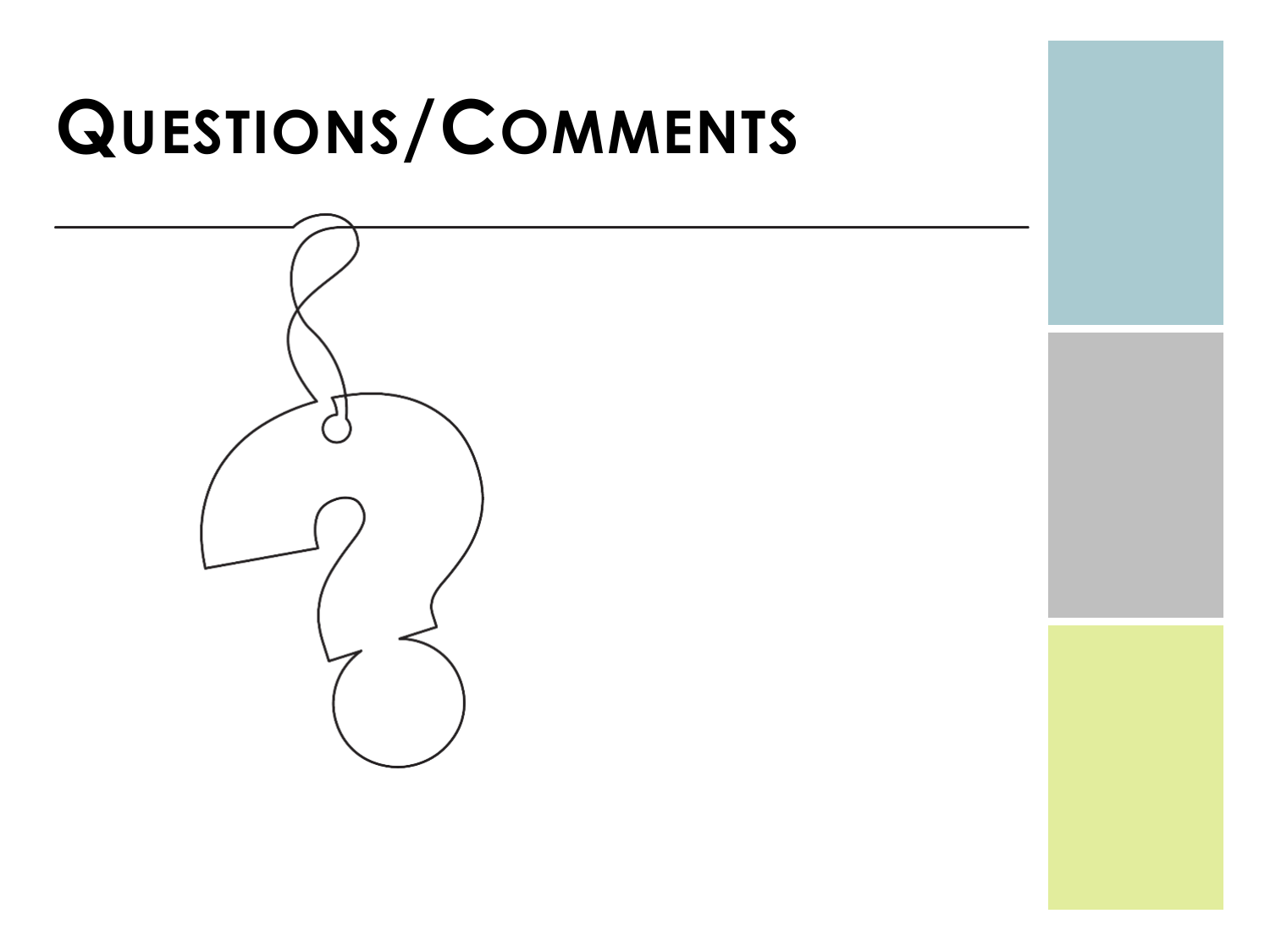

- Center for Substance Abuse Treatment (US). Trauma-Informed Care in Behavioral Health Services. Rockville (MD): Substance Abuse and Mental Health Services Administration (US); 2014. (Treatment Improvement Protocol (TIP) Series, No. 57.) Chapter 3, Understanding the Impact of Trauma. Available from: https://www.ncbi.nlm.nih.gov/books/NBK207191/
- Murray, D. W. & Rosanbalm, K. (2017). Promoting Self-Regulation in Adolescents and Young Adults: A Practice Brief. OPRE Report #2015-82. Washington, DC: Office of Planning, Research, and Evaluation, Administration for Children and Families, U.S. Department
- National Childhood Traumatic Stress Network (2008). Understanding the Links Between Adolescent Trauma and Substance Use: A Toolkit for Providers
- Davis, M.(2019). Trauma-informed care in youth/young adult serving organizations. Oregon Health Authority.
- Substance Abuse and Mental Health Services Administration. (2014). Trauma-informed Care in Behavioral Health Services. Treatment Improvement Protocol (TIP) Series 57. HHs Publication No. (SMA) 14-4816. Rockville, MD, Substance Abuse and Mental Health Services Administration.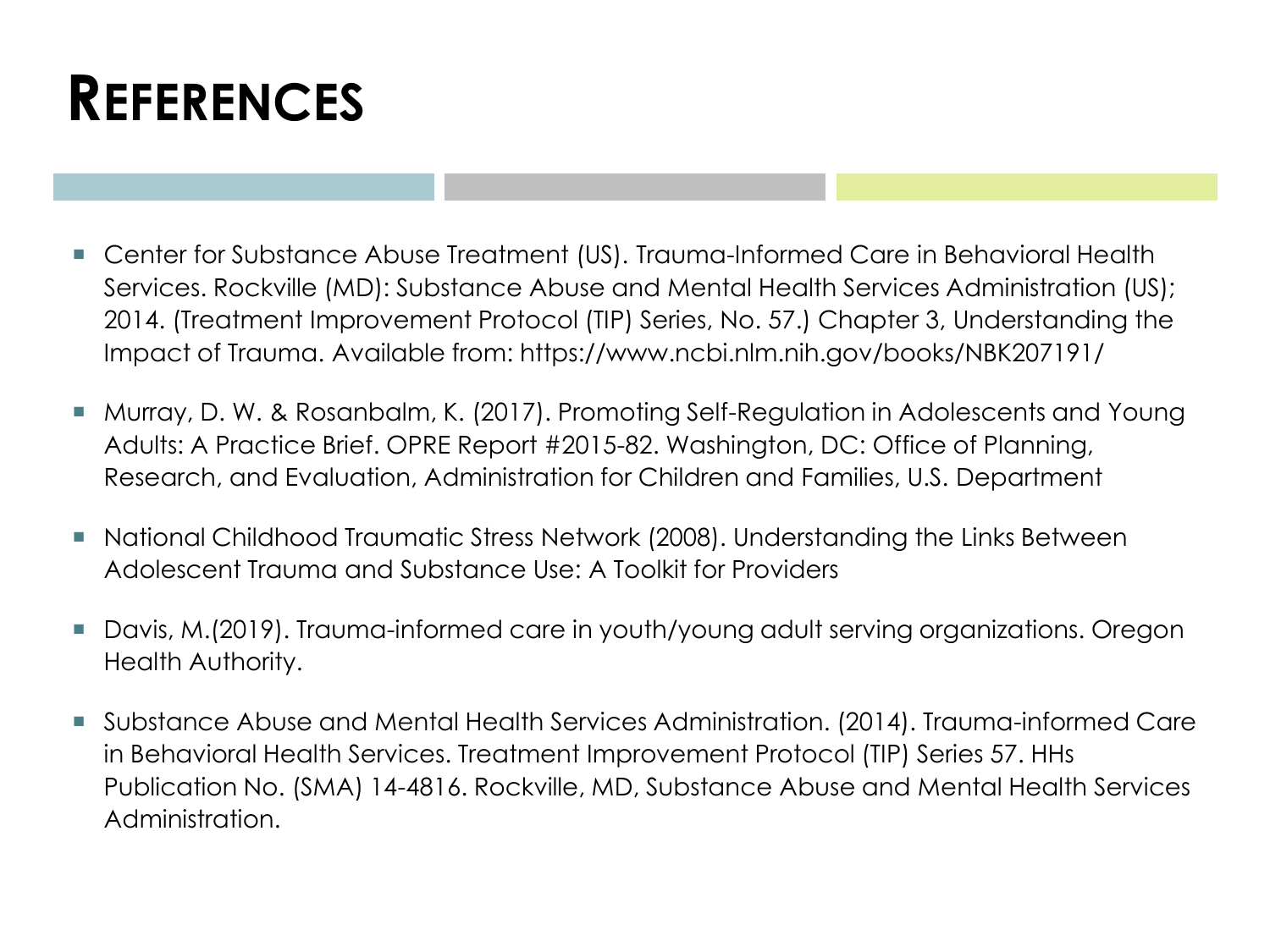

- **[National Childhood Traumatic Stress Network](https://www.nctsn.org/)**
- **[Post-traumatic Growth Research Group](https://ptgi.uncc.edu/)**
- **Youth MOVE National's [A Guide for Youth: Understanding](https://youthmovenational.org/wp-content/uploads/2019/05/Youth-Trauma-Guide-Understanding-Trauma.pdf)** Trauma.
- **Understanding How Trauma Affects the Black Community**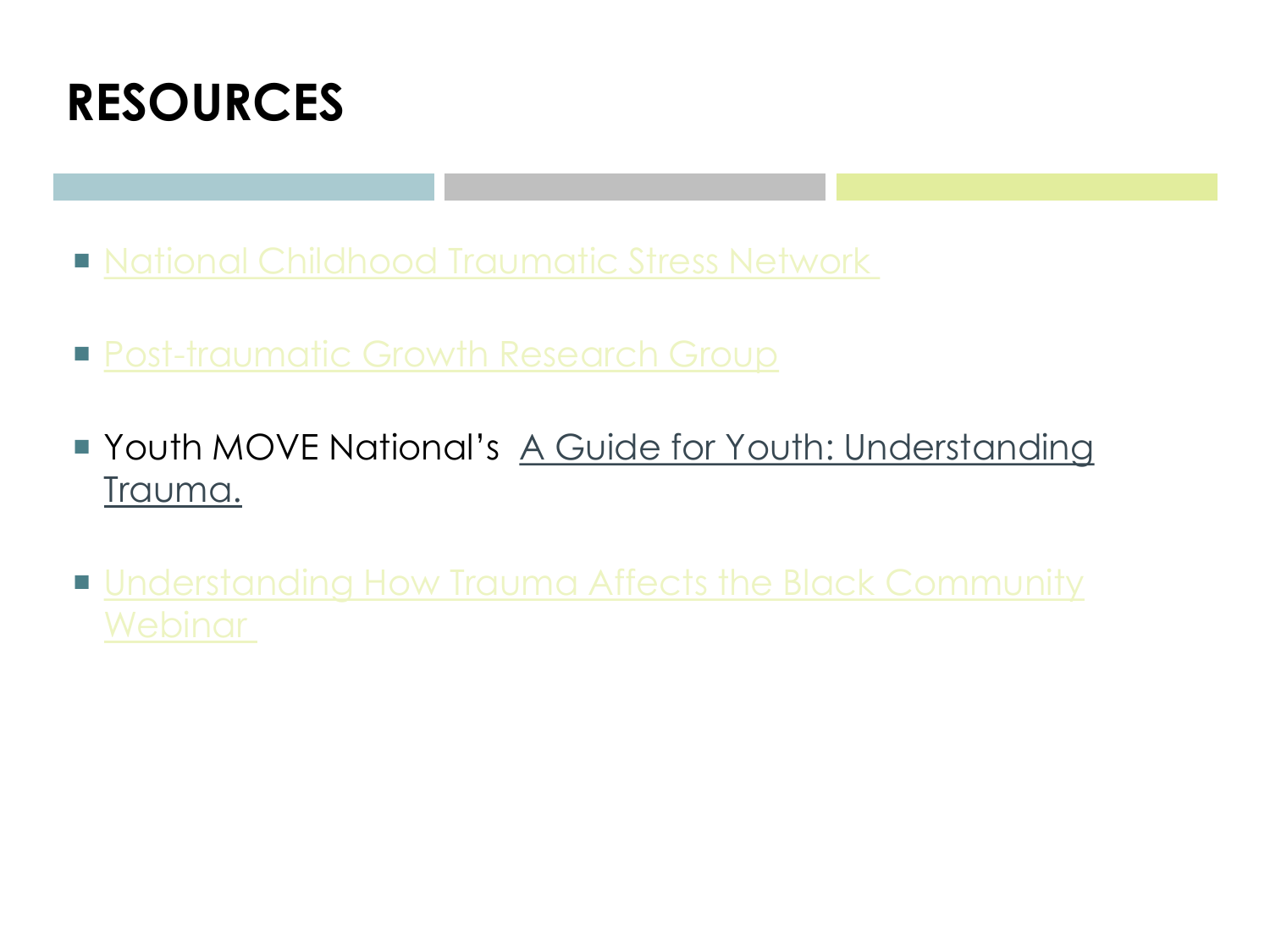**Visit the CPI website for more no-cost resources, webinars, and trainings on prevention topics: www.ca-cpi.org**

# **MORE IS AVAILABLE FOR YOU!**